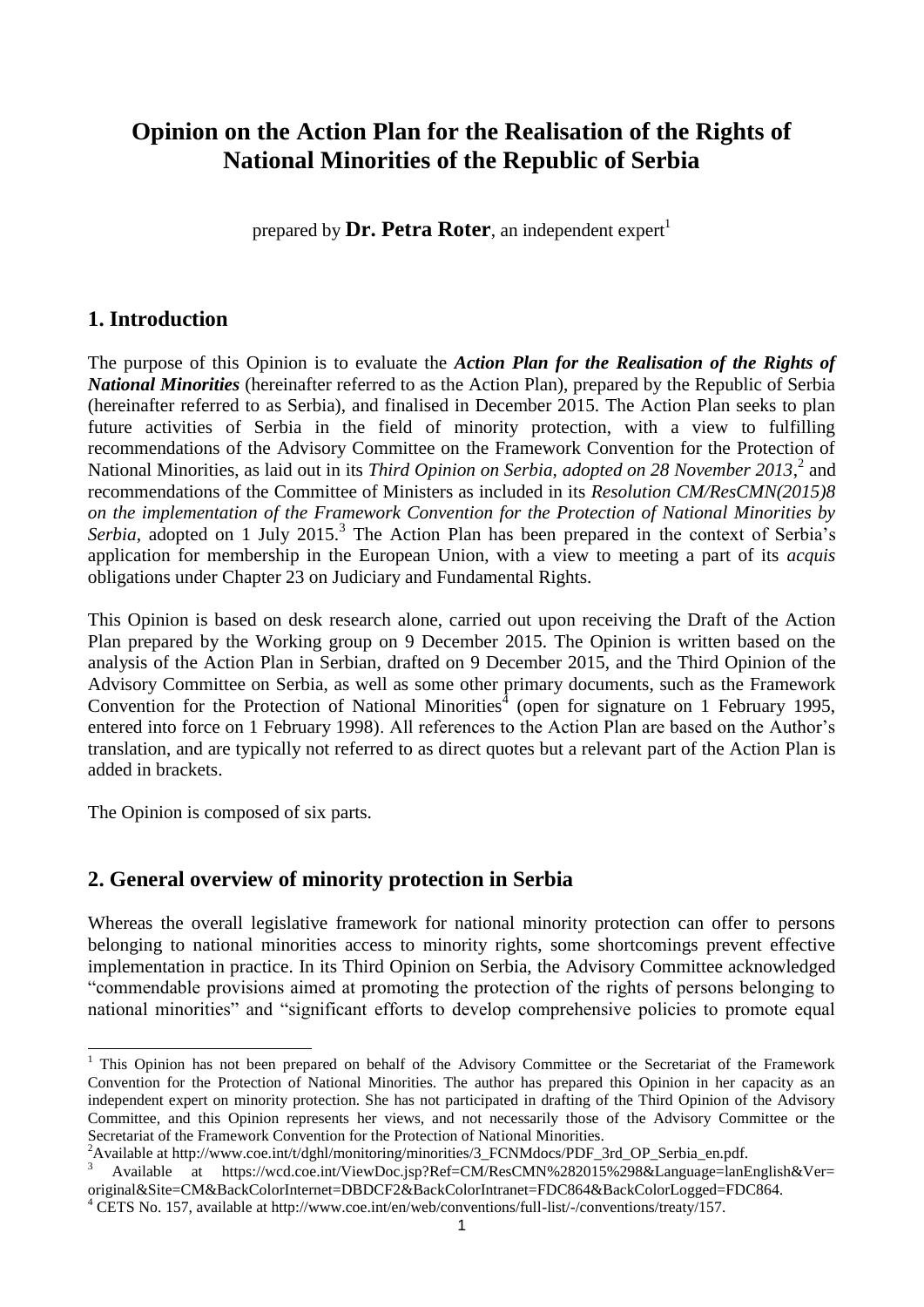opportunities for the Roma", it also noted a lack of integration strategy, concerning inter-ethnic relations, and problems with regard to implementation of minority protection, particularly outside of Vojvodina and with respect to persons belonging to smaller minorities, some of these problems resulting from "flaws in the Law on National Councils of National Minorities, as well as conflicts with provisions of other laws".<sup>5</sup>

The Action Plan (I. Current overview) seeks to address problems with regard to the implementation of the legal framework for the protection of national minorities in Serbia, and in particular to deal with inconsistencies in implementation.

# **3. Participation and transparency**

The preparation of the Action Plan (I. Current overview), in all its phases, has been based on the government's commitment to ensure full inclusion and participation of all relevant stakeholders, including representatives of national minorities and of the civil society, and on achieving full transparency in all phases – from drafting to its implementation and in the process of monitoring of its implementation. This is commendable.

One of the potentially biggest general weaknesses of the Action Plan, in its individual parts in specific issue-areas, lies in its insufficient attention being devoted to effective participation of persons belonging to national minorities or national minorities through their representatives in either the planned changes in minority protection, or in the process of implementation and its monitoring.<sup>6</sup>

### **4. Analysis of individual Sections of the Action Plan**

Part four of the present Opinion follows the structure of the Action Plan, including its Sections I– XI, titled as: Personal scope of application of minority protection; Prohibition of discrimination; Area of culture and the media; Freedom of religion; The use of language and script; Education; Democratic participation; Adequate representation of persons belonging to national minorities in the public sector and public enterprises; National councils of national minorities; Economic status of persons belonging to national minorities; International co-operation.

### **4.I. Personal scope of application of minority protection**

The Action Plan (I. Strategic objective) seeks to achieve a strategic objective of applying minority protection according to the personal principle and the autonomous self-identification of individuals as persons belonging to national minorities. Simultaneously, the Action Plan (*ibid*.) also seeks to improve mechanisms to enumerate persons belonging to national minorities and protect personal data of persons belonging to minority communities. By introducing the electronic register of the bodies and organizations in the public sector, which will enable a voluntary declaration of employees on their ethnicity, the Action Plan aims to enable data collection on representation of persons belonging to national minorities in the public administration, at the local level, in the police and the judiciary (see further below, part 4.VIII. on adequate representation of persons belonging to national minorities in the public sector and public enterprises). Upon a personal request, an individual will be able to enter his/her ethnicity into the civil registry.

<sup>1</sup> <sup>5</sup> Advisory Committee, Third Opinion on Serbia, Executive Summary.

<sup>&</sup>lt;sup>6</sup> For details where minority participation is not explicitly envisaged or where no detailed attention is paid to effective participation of national minorities, see specific sections below.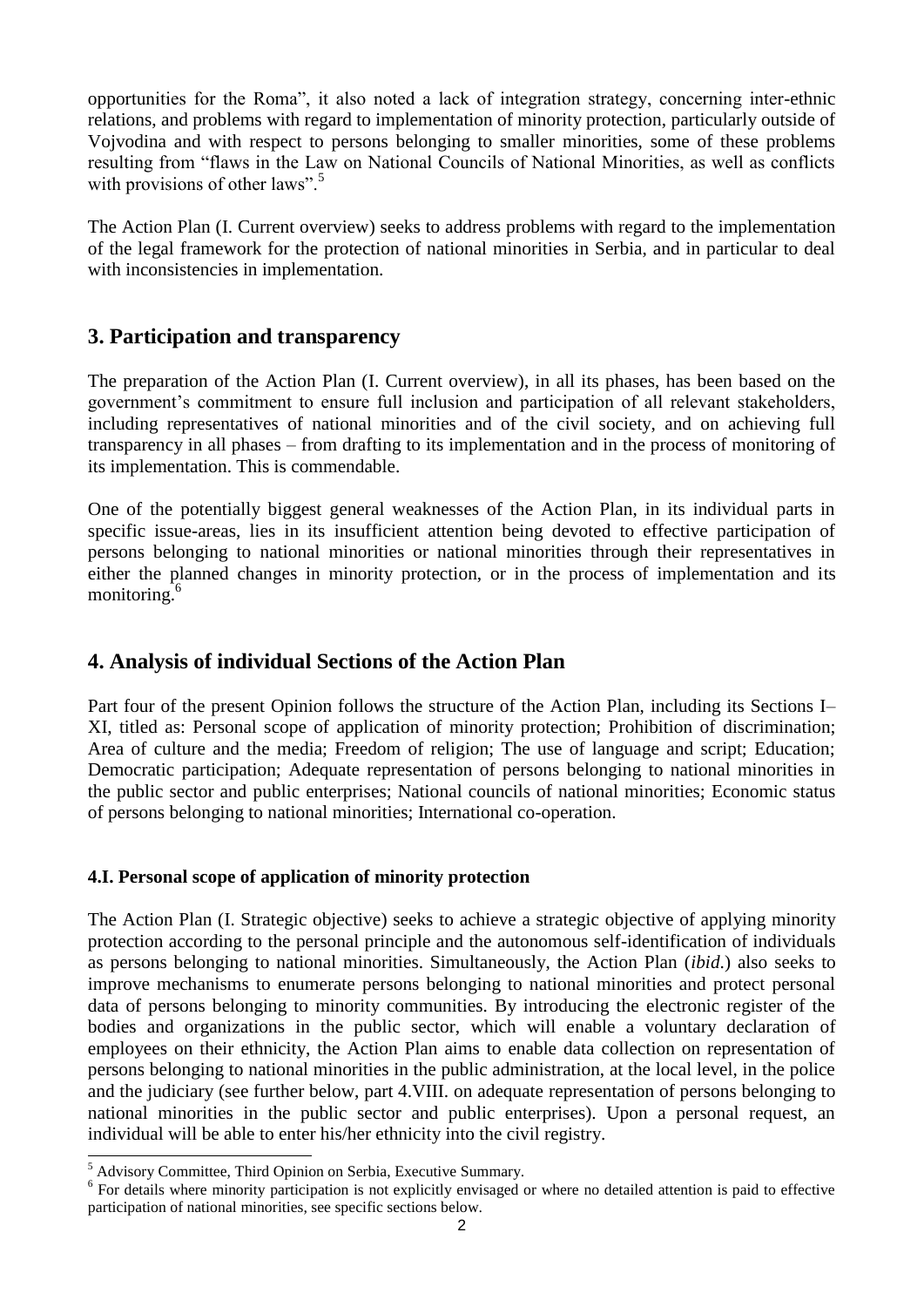This open and flexible approach to identification of (persons belonging to) national minorities *is fully in line with the general approach of the Advisory Committee* to the scope of application of the Framework Convention for the Protection of National Minorities. The free self-identification of individuals with a national minority is also one of the basic principles of the Framework Convention for the Protection of National Minorities, and the Action Plan follows this principle with regard to the planned legislative changes.

The Advisory Committee has welcomed Serbia's non-interference with regard to ethnic affiliation of persons belonging to national minorities, which seeks to prevent any imposition of an identity on individuals or communities, but it has also warned Serbia to exercise care "to ensure that prolonged controversies over identities do not deflect attention from the enjoyment of rights of persons belonging to the national minorities concerned."<sup>7</sup> The Action Plan (I. Current overview) seeks to pursue the appropriate neutrality policy with regard to identity-related questions of minority communities, but it fails to address the issue of promoting a constructive dialogue between persons who identify themselves as Romanian and Vlach, and those who identify as belonging to the Croat and Bunjevci national minorities.<sup>8</sup> Whereas the Action Plan upholds the approach based on free self-identification and the principle of state neutrality in identity-formation or identity existence, *it misses an opportunity to address some on-going issues with respect to disputed identities* as perceived by individuals belonging to above-mentioned national minorities.

The Action Plan further *fails to address the issue of citizenship* as a legal criterion for the definition of national minorities. Whereas the Advisory Committee has recognized efforts of Serbia to enable some non-citizens to enjoy some minority rights and to facilitate the acquisition of Serbian citizenship,<sup>9</sup> it has invited Serbia "to consider reviewing the citizenship criterion included in the Law on National Minorities",<sup>10</sup> and "to regularize the situation of persons whose citizenship and/or legal status remains unclear and for whom this may constitute an unnecessary obstacle to their exercise of the rights of national minorities."<sup>11</sup>The Action Plan does not envisage any change of the Law on National Minorities (i.e. the Law on Protection of Rights and Freedoms of National Minorities) with regard to the citizenship criterion, but it seeks to raise awareness, particularly among persons belonging to the Roma, Egyptian and Ashkali communities (REA), about their access to rights linked to their status and to offer them free legal help in this respect (Action Plan, Activity 1.9.). Furthermore, changes with regard to birth registry (Activities 1.3. and 1.8.) can provide a way to enable access to rights for persons belonging to national minorities regardless of their legal status. However, two issues require more attention with regard to Activities 1.3. (entry of data on ethnicity in birth registry) and 1.9. (information sharing among the REA on their rights as linked to their legal status).

With regard to entry of ethnicity into birth registry (Activity 1.3) and the changes of legal acts to this effect, all these legislative changes need to strictly follow the principle of free selfidentification of persons belonging to national minorities, which includes also the right to change such self-identification. The Action Plan does not address this issue. Although (representatives of) national minorities cannot carry out such changes in legal acts, it is particularly important to secure their continuous and effective participation in the process. An effective participation of (representatives of) national minorities is particularly important in Activity 1.1. on the changes of the Law on National Minorities with regard to entry of data on ethnicity (belonging to national

 $^7$ Advisory Committee, Third Opinion on Serbia, para. 12.

<sup>&</sup>lt;sup>8</sup>Advisory Committee, Third Opinion on Serbia, Recommendation in para. 44.

<sup>&</sup>lt;sup>9</sup>Advisory Committee, Third Opinion on Serbia, para. 36.

<sup>&</sup>lt;sup>10</sup>Advisory Committee, Third Opinion on Serbia, Recommendation in para. 37.

<sup>&</sup>lt;sup>11</sup>Advisory Committee, Third Opinion on Serbia, Recommendation in para. 38.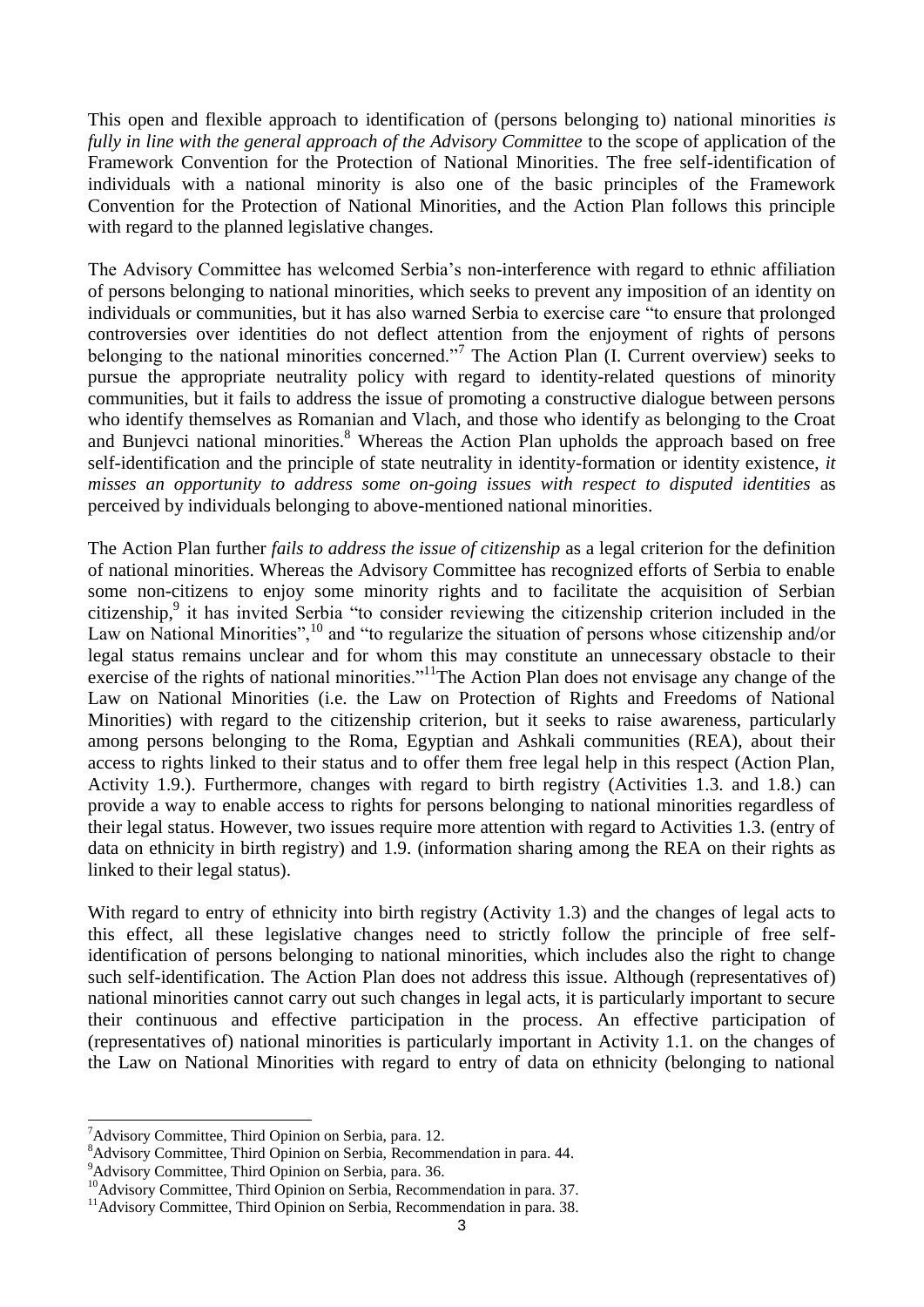minorities) in public registers, personal data collections and official records. The Action Plan fails to specify participation of (representatives of) national minorities in the activities listed in Section I.

With regard to the Activity 1.9 on information-sharing among the REA on their rights as linked to their legal status, the Action Plan does not mention any awareness-raising campaigns among persons belonging to these communities to seek the free-of-charge legal help available to them, or any special funds to help them collect the documents or overcome other obstacles in sorting out of their personal legal status. A special Action Plan on the Roma is being prepared and the Government plans to accept it in December 2015 (on the Roma/REA see further below, Part 5. of this Opinion).

In terms of verification of the overall strategic objective of Section I of the Action Plan (I. Strategic objective), *independent studies* could be added as an additional source for collecting and verifying the data gathered by the authorities, particularly in the wake of the envisaged changed of the legislation, and in the context of the boycott of the 2011 census by the Albanian minority, which led the Advisory Committee to recommend that the authorities "maintain a close dialogue with representatives of the Albanian minority to ensure that alternative data sources, including independent research data, are appropriately consulted."<sup>12</sup> The Action Plan does not specify any specific measures to this effect, and it remains *silent on independent data collection*, as well as on minority participation with regard to the personal scope of application of minority protection and self-identification of individuals as persons belonging to national minorities. As a general rule, in this issue-area, *any changes in legislation and decisions on policy require effective consultation with and participation of persons belonging to national minorities*.

When referring to collecting the data on the number of persons belonging to national minorities, the Action Plan (I. Strategic objective) refers to the principle of personal data protection in general and with regard to specific actions (e.g. Activity 1.5. on the process of updating of information in the Special Voters List), and to the principle of confidentiality (with regard to improvements of the Special Voters List of national minorities in Activity 1.4.), it does not address explicitly the concerns of the Advisory Committee regarding "the collection and processing of sensitive personal data relating in particular to individuals' ethnic affiliation, language and religion" and the conditions for "the Commissioner for Information of Public Importance and Personal Data Protection to fulfil his tasks efficiently."<sup>13</sup>

Whereas training of employees in units of local self-government envisaged in Activity 1.5. is commendable, the impact indicator is set in terms of the number of such trainings and the number of employees attending them, rather than in terms of a certain percentage of all employees who will undergo such trainings in a set time-frame.

### **4.II. Prohibition of discrimination**

-

The Action Plan (II. Current overview) aims to improve the position of most vulnerable social groups, including national minorities. To this effect, Serbia has adopted an Action Plan for the implementation of the Strategy of Prevention and Protection against Discrimination for the Period from 2014 to 2018, and it has established a Council for the monitoring of the implementation of the mentioned Action Plan. The government now seeks to carry out trainings of the judiciary and the policy so as to make prosecution of hate crimes more effective. The present Action Plan (*ibid*.) further specifies a number of activities aimed at the general public, all with a view to reaching the strategic objection of Section II, i.e. to ensure, in the entire territory of Serbia, equal rights and

 $12A$ dvisory Committee, Third Opinion on Serbia, Recommendation in para. 49.

<sup>&</sup>lt;sup>13</sup>Advisory Committee, Third Opinion on Serbia, Recommendation in para. 52.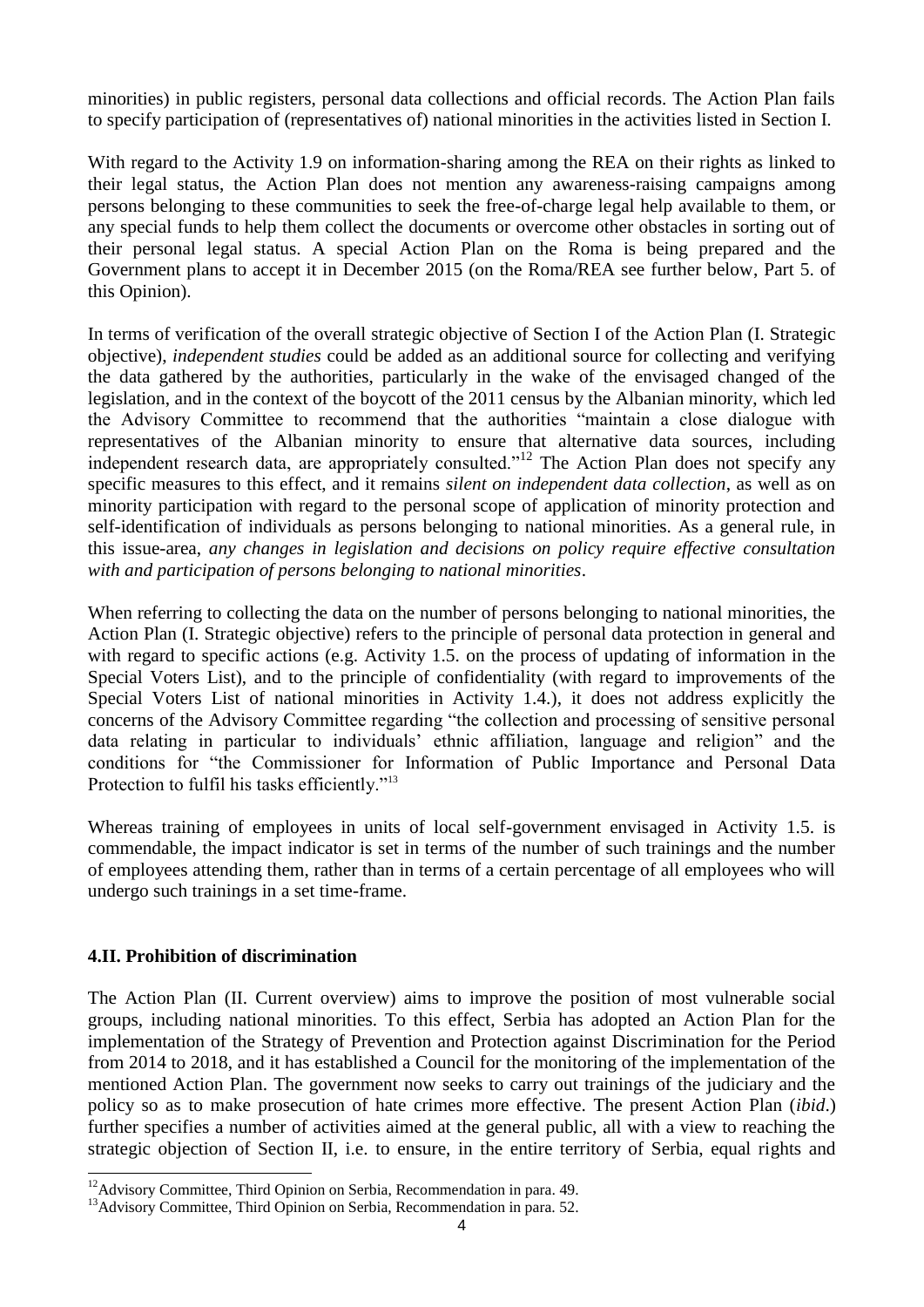freedoms of persons belonging to national minorities under equal conditions, to develop tolerance and prevent discrimination.

According to the Advisory Committee, the 2009 Law on the Prohibition of Discrimination "has significantly strengthened the legal framework in place regarding the promotion of effective equality and protection from discrimination on grounds inter alia of skin colour, citizenship, national affiliation or ethnic origin, language and religious beliefs".<sup>14</sup> However, the Advisory Committee also noted the need to further clarify the scope of the Law in the areas of housing and social protection,<sup>15</sup> and called on the authorities to amend the Law if necessary to enable persons belonging to national minorities to bring claims of discrimination in these two fields,  $^{16}$  as well as to remove "all undue citizenship requirements […] from constitutional and criminal law provisions relevant to the protection of national minorities",  $^{17}$  namely with respect to the right of individuals to address international institutions on protection of minority rights.<sup>18</sup> The Action Plan *does not address either of these two concerns* of the Advisory Committee. Neither does the Action Plan envisage any measures to remove the possible ambiguity with regard to understanding of any special measures for achieving full equality as non-discrimination, and the provision in Article 76 of the Constitution, which adds a condition for this to be the case.<sup>19</sup>

Whereas the Commission for the Protection of Equality, the Ombudsman and Provincial Ombudsman have been dealing with cases of discrimination based on ethnicity, these institutions have been hampered by insufficient staff, lack of awareness of the legislation among the general public and by the non-expeditious follow-up of their recommendations by the authorities.<sup>20</sup> The Advisory Committee has urged "the authorities at all levels to give rapid and complete follow-up to the findings and recommendations" of these institutions, $^{21}$  to provide for adequate conditions for the functioning of these institutions to handle the complaints efficiently,  $22$  and to "adopt measures" aimed at collecting reliable data on discrimination in all relevant fields".<sup>23</sup> The Action Plan addresses these concerns directly, in Activity 2.1., although it does not specify what measures are envisaged as 'adequate support' (the Action Plan does not mention anything about adequate premises, staff). It is particularly commendable that all measures in Section II. of the Action Plan *include awareness raising among the general public*, and – where relevant – among persons belonging to national minorities, and among public administration and officials. This includes awareness raising on the rights of national minorities (Activity 2.2.). Whereas Activity 2.2. is crucial, result indicators focus more on quantitative measures, *rather than also on qualitative indicators*. For example, minutes in public broadcasters dedicated to raising awareness of minority rights should be complemented by an assessment of quality of such programmes (given that the media reporting on national minorities has been characterized by either reporting on sensational events and incidents, or by portraying of minorities "as mere folklore",<sup>24</sup> see Section 4.III. further below) and independent analysis of their effects on the general public. To achieve adequate awareness of national minorities and their rights among the general population, and to promote tolerance and inter-cultural understanding through the media, trainings of journalists are required, $^{25}$ but such activities are not envisaged in the Action Plan (either in this Section or in Section III. of

<sup>&</sup>lt;sup>14</sup>Advisory Committee, Third Opinion on Serbia, para. 18.

<sup>&</sup>lt;sup>15</sup>Advisory Committee, Third Opinion on Serbia, para. 18.

<sup>&</sup>lt;sup>16</sup>Advisory Committee, Third Opinion on Serbia, Recommendation in para. 56.

<sup>&</sup>lt;sup>17</sup>Advisory Committee, Third Opinion on Serbia, Recommendation in para. 57.

<sup>&</sup>lt;sup>18</sup>Advisory Committee, Third Opinion on Serbia, para. 55.

<sup>&</sup>lt;sup>19</sup>Advisory Committee, Third Opinion on Serbia, paras.59–60 and Recommendation in para. 61.

<sup>&</sup>lt;sup>20</sup>Advisory Committee, Third Opinion on Serbia, para. 19.

<sup>&</sup>lt;sup>21</sup>Advisory Committee, Third Opinion on Serbia, Recommendation in para. 69.

<sup>&</sup>lt;sup>22</sup>Advisory Committee, Third Opinion on Serbia, Recommendation in para. 70.

<sup>&</sup>lt;sup>23</sup>Advisory Committee, Third Opinion on Serbia, Recommendation in para. 71.

<sup>&</sup>lt;sup>24</sup>Advisory Committee, Third Opinion on Serbia, para. 109.

<sup>&</sup>lt;sup>25</sup>Advisory Committee, Third Opinion on Serbia, Recommendations in paras.111 and 112.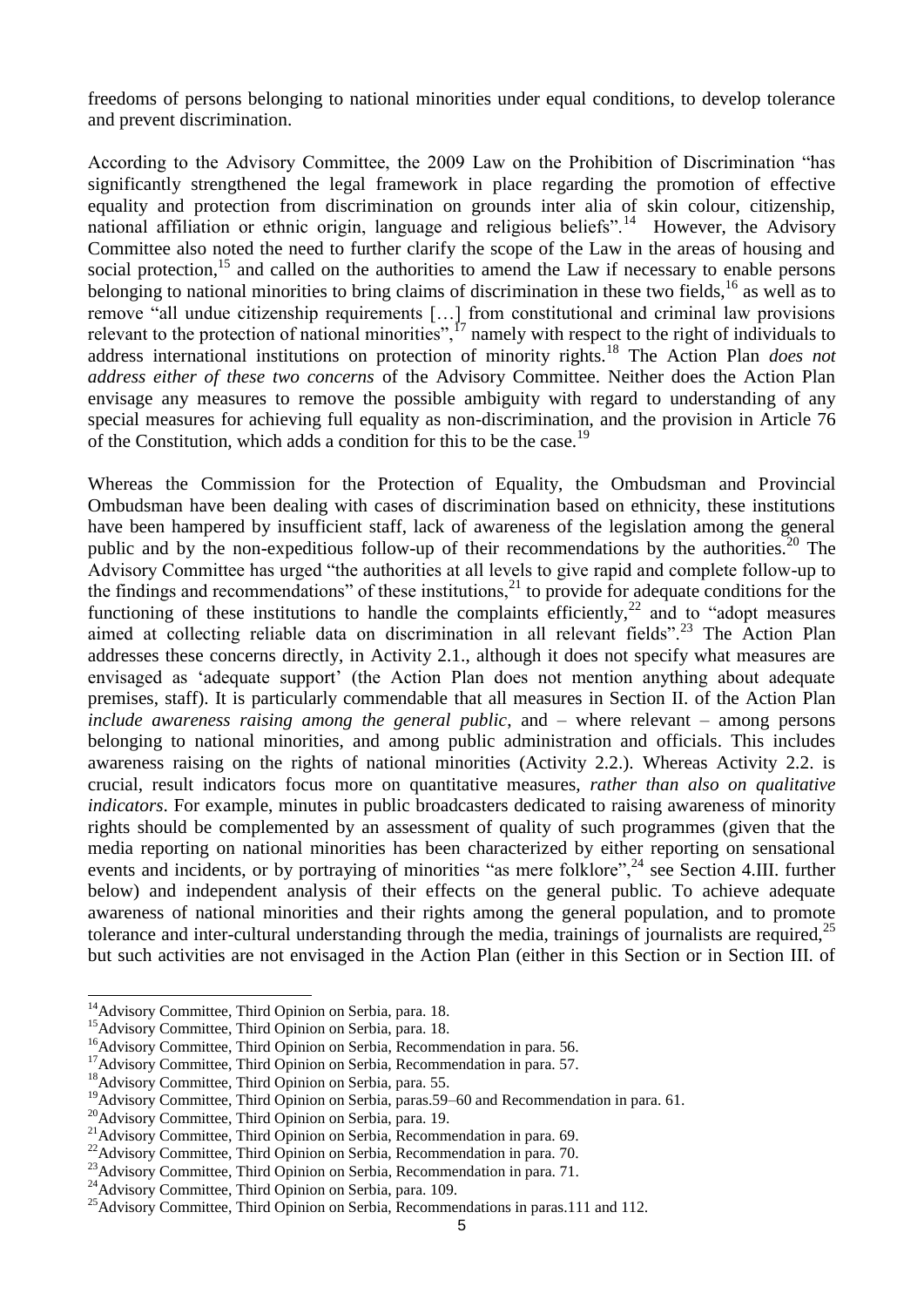the Action Plan addressing the area of culture and the media). Furthermore, the Action Plan *does not mention* that such programmes, public discussions and promotional materials *will be prepared in co-operation with representatives of national minorities* (see Section 4.III. further below).

Whereas "[l]evels of sympathy amongst the population for protecting the language rights of persons belonging to national minorities are relatively high",<sup>26</sup> the Advisory Committee has expressed its concern about inter-ethnic relations in general, particularly about "a strong and regrettably persistent sense of ethnic distance between different national groups",<sup>27</sup> and a lack of trust and a perception of abandonment among minorities living in difficult socio-economic environment and furthest from the capital.<sup>28</sup> Furthermore, xenophobia, religious intolerance, prejudice against the Roma, racism, violent attacks and inter-ethnic incidents and other hate-motivated offences are present in Serbia.<sup>29</sup> The Advisory Committee has urged the Serbian authorities "to ensure that the criminal justice system adequately addresses hate crimes, by preventing, thoroughly investigating and prosecuting acts of violence targeting persons belonging to national minorities", and to raise awareness of the police, prosecutors and the judiciary about hate-motivated offences.<sup>30</sup>

The Action Plan provides measures to address hate speech in the media (Activity 2.3.; it is regrettable that this action focuses on the media and does not appear to encompass also the social networks where hate speech in particularly wide-spread in modern societies; acts on the internet are mentioned only in the context of Activity 2.7.); to initialize procedures in cases of hate speech (Activity 2.4.); and to raise awareness through trainings of all relevant actors in the prosecution of hate crimes and to strengthen such prosecution (Activities 2.5., 2.6. and 2.7.). These are all *very comprehensive and crucial measures*, and the intention of the government to effectively address the problems of hate speech and hate crimes would be strengthened by adopting an explicit aim on *zero tolerance* towards such actions. In this respect, the impact indicator for Activity 2.6. (i.e. a lower number of acts of violence and hate speech directed at persons belonging to national minorities) could be *complemented* by an increased number of complaints brought to the relevant institutions (based on awareness raising about zero tolerance towards such acts), and not just by the number of actions to be taken by the judiciary (Activity 2.7.), but also by doing this *efficiently*given that slow and ineffective procedures have been of concern to the Advisory Committee.<sup>31</sup>

The Action Plan *does not include any special measures on the police* in this area, nor does it envisage any activity "aimed at ensuring that police forces adequately reflect the ethnic diversity of the population in the region where they operate."<sup>32</sup>Similarly, the Action Plan does *not include any activity on guaranteeing effective and independent supervision* to deal with cases of police misconduct.<sup>3</sup>

#### **4.III. Area of culture and the media**

The Action Plan (III. Strategic objective) sets a very ambitious, yet comprehensive and appropriate strategic objective in the area of culture and the media. Namely, Serbia will seek to improve the situation in the media and develop media content of interest for persons belonging to national minorities by providing for information in minority languages that is qualitatively and quantitatively suitable, territorially accessible and financially supported by the state. It will further

<sup>-</sup> $^{26}$ Advisory Committee, Third Opinion on Serbia, paras. 23, 100 and 101.

<sup>&</sup>lt;sup>27</sup>Advisory Committee, Third Opinion on Serbia, para. 94.

<sup>&</sup>lt;sup>28</sup>Advisory Committee, Third Opinion on Serbia, para. 93.

<sup>&</sup>lt;sup>29</sup>Advisory Committee, Third Opinion on Serbia, paras.23, 100 and 101.

<sup>&</sup>lt;sup>30</sup>Advisory Committee, Third Opinion on Serbia, Recommendation in para. 105.

<sup>31</sup>Advisory Committee, Third Opinion on Serbia, para. 102.

<sup>&</sup>lt;sup>32</sup>Advisory Committee, Third Opinion on Serbia, Recommendation in para. 106.

<sup>&</sup>lt;sup>33</sup>Advisory Committee, Third Opinion on Serbia, Recommendation in para. 107.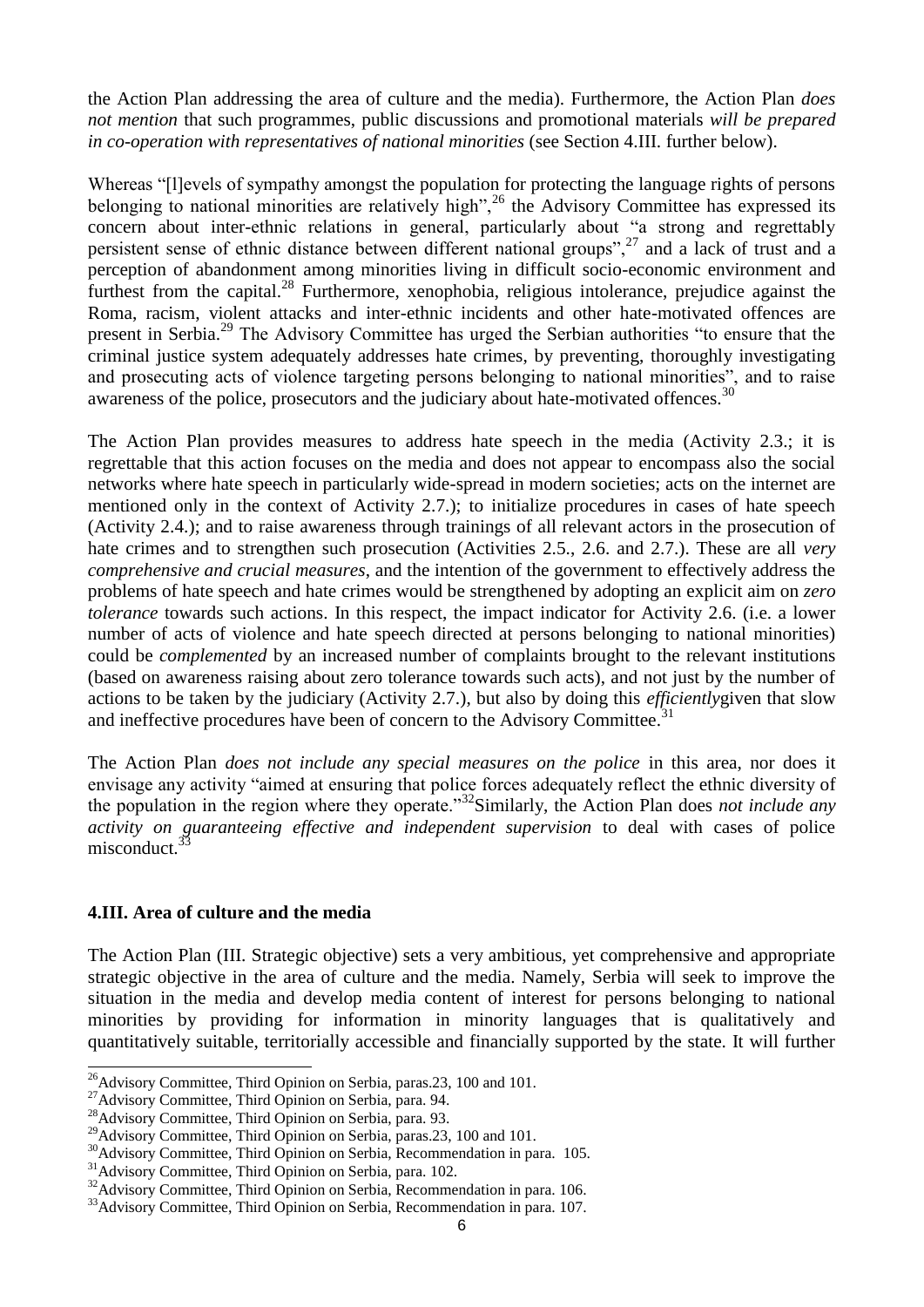enable the development of the culture of minority communities and of intercultural dialogue. This strategic objective is supported by a number of *concrete activities and a commitment to allocate sufficient funds, at the state, provincial and local levels,* to carry out those activities and meet to strategic objective. Although this Section of the Action Plan is comprehensive, ambitious and concrete, with a specified commitment by the government to provide for sufficient financial means, it is unfortunate that the development of the media contents *does not pay sufficient/explicit attention to the integration of the Serbian society, which would be based on the promotion of national minorities as an integral part of the Serbian society*, in addition to promoting tolerance. Participation of national minorities is ambiguous in the Action Plan: whereas the identification of an adequate media model, with different modalities, as laid out in Activity 3.1. explicitly requires an inclusive process and consultation with national minorities (though effective participation would be more adequate), representatives of national minorities are not mentioned among the actors that will verify (and evaluate) the achievement of the otherwise well-defined goals of the Action Plan (Section III.). Although national councils of national minorities are listed as one of the principle implementing body of the Action Plan, it would be advisable to explicitly mention minority participation in individual activities where their effective participation is particularly crucial.

The Action Plan (III. Current overview) comprehensively pays attention to the vast majority of concerns of the Advisory Committee, including the issue of access to information for persons belonging to national minorities (in their minority languages, by forming their own media and by receiving information in the two public broadcasting companies), the problematic issue of media privatization, participation of minority representatives in this area, and the issue of financing. The Action Plan in its Section III. focuses largely on the media, and it does not specify other activities planned for the promotion of minority cultures, except regular public tenders for the development of culture and art of national minorities listed as impact indicator of the strategic objective (III. Impact indicator).

Whereas the 2009 Law on National Councils of National Minorities, which entrusted national minority councils with key competences in the area of culture, successfully addressed the previously existing lack of clarity with regard to competences, funds and their distribution in the area of culture. However, as about 30 per cent of all funds are awarded equally between all relevant national minority councils and the remaining 70 per cent according to the number of persons represented in individual councils and according to the number of councils' institutions, the Advisory Committee has noted that this "weakens the situation of numerically smaller and more recently recognized minorities".<sup>34</sup> The same applies to the project-based funding provided by the Ministry of Culture, which "hampers the financing of long-term activities."<sup>35</sup> Furthermore, at the time of the adoption of its Third Opinion, the State Fund for National Minorities was not operative, which negatively affected the possibility to carry out intercultural activities, rather than focusing on single minorities.<sup>36</sup> Activity 3.4. seeks to raise awareness of the general public on the rights of national minorities and on cultural and linguistic diversity in Serbia, as promoted through media contents (in the mainstream media). This *promotion of culture and tolerance*, supported by budgetary means, is most commendable, but the Action Plan *does not explicitly address the issue of editorial independence*. Also, it is regrettable that the Action Plan does not adopt the approach to integration of the Serbian society, which would be symbolically shown in a more pro-active language of promotion of minority cultures and languages *as an integral part of the Serbian society.* The Action Plan does not provide any information on access of the general public to the media contents in minority languages, by providing for subtitles, for example. Such an explicit goal would provide for an opportunity for the majority population and individual national minorities to bridge the existing divide between them.

<sup>&</sup>lt;sup>34</sup>Advisory Committee, Third Opinion on Serbia, para. 86.

<sup>35</sup>Advisory Committee, Third Opinion on Serbia, para. 22.

<sup>&</sup>lt;sup>36</sup>Advisory Committee, Third Opinion on Serbia, para. 87.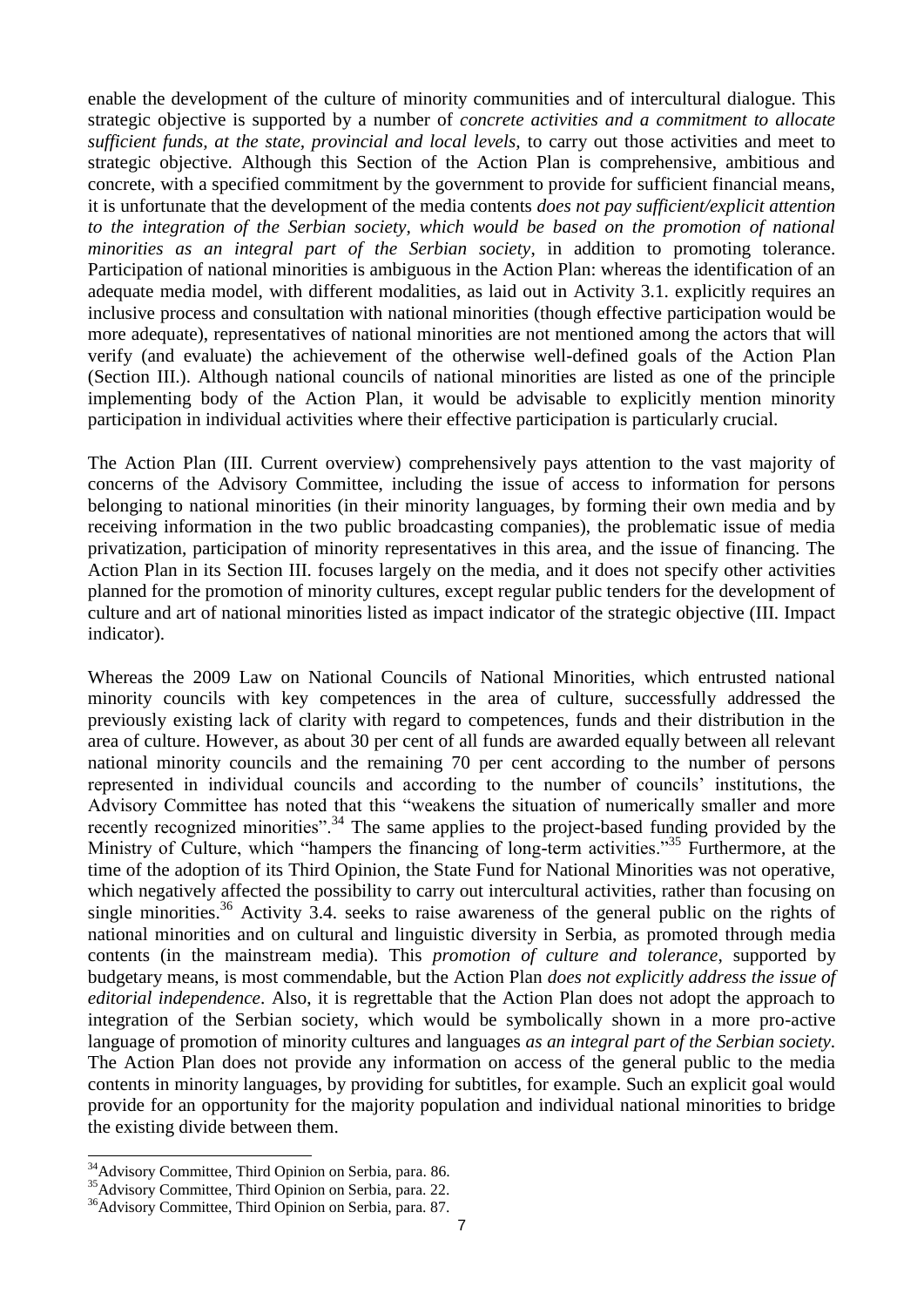The Action Plan (Section III.) pays attention to *sufficient and stable financing*, although Serbia is aware that it is yet to secure a more stable financing for print media in minority languages outside of Vojvodina (III. Current overview). The Advisory Committee indeed observed regional inequalities between minorities whereby the level of support for their cultural activities was much lower for national minorities not living in Vojvodina where such support was significantly higher and it included also provincial funding not available for minorities in other parts of Serbia, whereas the Roma were particularly disadvantaged as they could rely solely on international donors.<sup>37</sup> The Advisory Committee has also emphasized consistently that both print media and broadcasting media play an important role "in ensuring that persons belonging to national minorities are able to exercise in practice their right to information".<sup>38</sup> The Advisory Committee recommended that more attention be paid to allocate support for national minorities in a more even manner that would enable also numerically smaller communities to benefit fully from those funding opportunities, and to make the State Fund for National Minorities fully operative, with adequate involvement of national minorities, and with the extension of funds for the preservation of culture to other actors, such as the civil society, NGOs (and not just national minority councils).<sup>39</sup> The Action Plan does not specifically address these concerns of the Advisory Committee, and it is not clear if they can be addressed indirectly, through the activities planned in Section III. Regrettably, the Action Plan *does not mention the Roma and no special measures are planned for addressing their cultural and media needs and interests*(see further on this in Part 5. below). The Action Plan (III. Current overview) accepts that the civil society media are not numerous and lack sufficient financial support.

Whereas support to print media in minority languages is available in Vojvodina and "a significant amount of broadcasting in minority languages continues to be available across Serbia", the Advisory Committee observed concerns of national minority representations "about the possible impact of privatization, digitalization and the mooted abolition of television licence fees on the availability of such broadcasting" in minority languages, on media pluralism and on editorial independence.<sup>40</sup> The Action Plan *addresses minority concerns about media privatization*, by providing the legislative framework that secures the same media contents and time-slots, including in minority languages, for five years after privatization as they existed in programme schemes 12 months before the entry into force of the Law on Public Information and the Media (III. Current overview; Activities 3.1., 3.2. and 3.3.). The Action Plan (Activity 3.1.) further envisages regular analyses, in consultation with national minorities, of the impact of privatization and digitalization on media in minority languages. It is particularly commendable that the media owned by national councils of national minorities are to be *exempt from the privatization process* (Activity 3.1.), which *promises to address the concerns of smaller communities* whose media may not be commercially viable. $41$ 

The Advisory Committee also observed a lack of interest in minority daily concerns in the mainstream media and fount the approach to reporting on such issues problematic, $42$  as the reporting is largely driven by the coverage of conflictual events or by the portrayal of "minorities as mere folklore".<sup>43</sup> Whereas the Action Plan *does not specifically address this concern*, the phrasing of Activity 3.4. (see also above) seems to direct attention to providing access to information to the general public on minority cultures and languages and on minority rights. Regrettably, *no trainings for journalists and media editors are envisaged* in Section III. of the Action Plan, although the Advisory Committee has persistently encouraged the authorities "to promote the development of

<sup>&</sup>lt;sup>37</sup>Advisory Committee, Third Opinion on Serbia, para. 88.

<sup>38</sup>Advisory Committee, Third Opinion on Serbia, para. 133.

<sup>&</sup>lt;sup>39</sup>Advisory Committee, Third Opinion on Serbia, Recommendations in paras.89 and 90.

<sup>40</sup>Advisory Committee, Third Opinion on Serbia, paras.29 and 126.

<sup>&</sup>lt;sup>41</sup>Advisory Committee, Third Opinion on Serbia, para.126 and Recommendation in para. 128.

<sup>42</sup>Advisory Committee, Third Opinion on Serbia, para. 29.

<sup>43</sup>Advisory Committee, Third Opinion on Serbia, para. 109.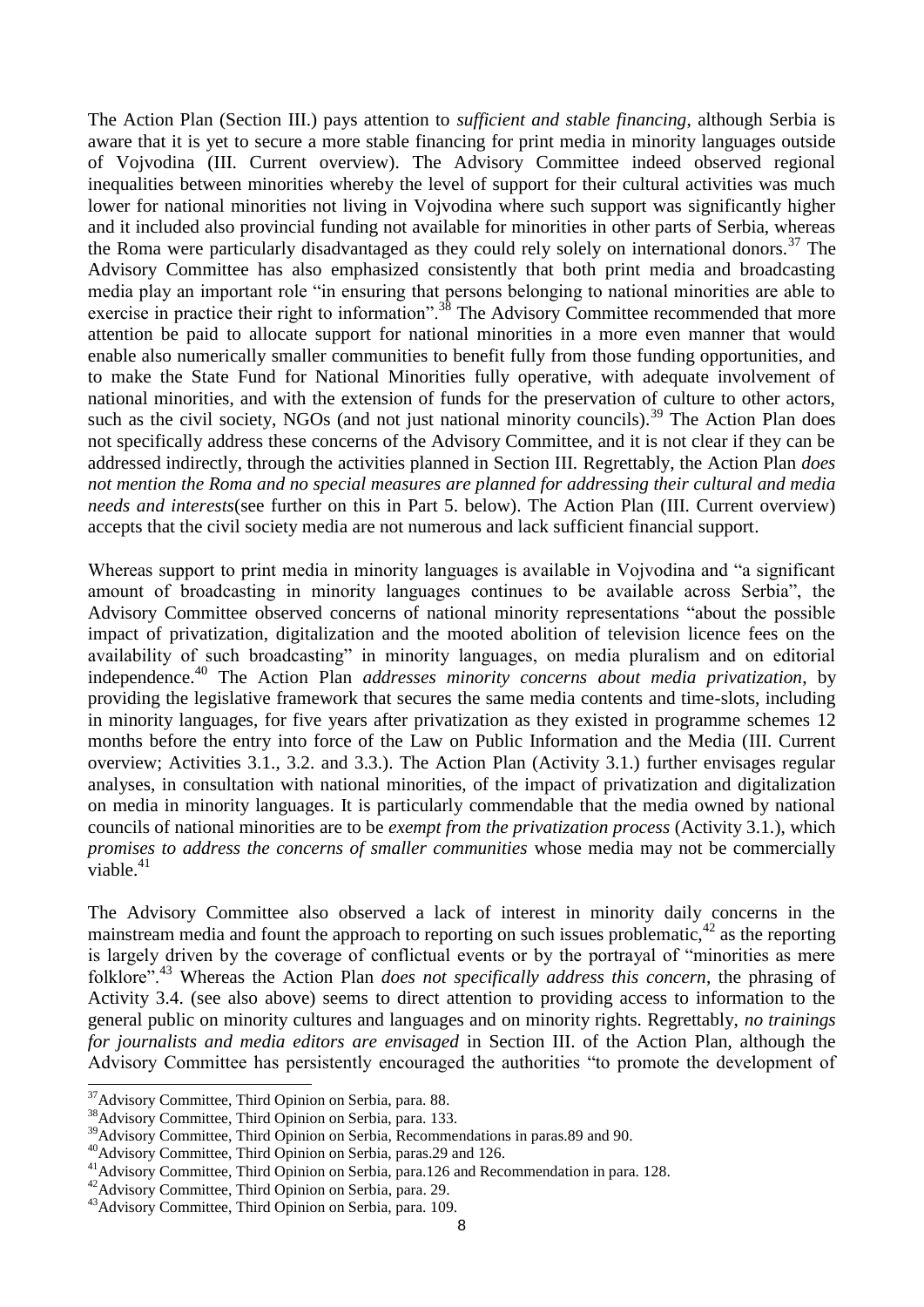professional training, including vocational training, of journalists belonging to national minorities<sup>"44</sup>

It is particularly welcomed that the Action Plan envisages *more media contents in minority languages* in the Public Broadcasting Service (Activity 3.6.), while securing the right of persons belonging to national minorities to full and objective information in their minority languages, and that those contents be made *available in the entire territory of Serbia*, through the system of cable operators (Activity 3.7.). This is commendable and in line with the Advisory Committee's recommendation to the authorities to increase "opportunities for reaching dispersed minorities", while preserving local broadcasting for concentrated minorities.<sup>45</sup>

The Advisory Committee also recommended the strengthening of the monitoring work of the Council of the Republic Broadcasting Agency and the review of "the manner in which its members are designated with a view to ensuring that national minority perspectives are adequately represented."<sup>46</sup> Whereas the Action Plan *does not address the competences of the Council*, it addresses the issue of *minority participation* in several ways (III. Current overview): one member of the Council represents national councils of national minorities (and participation of national minority councils in the work of the Council based on clear selection criteria – see Activity 3.3.) and the general director of a public broadcaster is required to *obtain an opinion* of a national council of a national minority on candidates for the editor of the programme in minority language of that national minority before the general direct submits his/her proposal for the appointment of the editor to the management board. The opinion is not mandatory. It is not clear how effective will be the envisaged participation of national minorities in the election of the members of the Council (Activity 3.8.), but the efforts in the Action Plan *to secure greater participation of national minorities* in the area of the media are notable.

#### **4.IV. Freedom of religion**

The Action Plan (IV. Current overview) recognises the need to conduct a comparative legal analysis on the status of churches and religious communities, which will take into account the state of affairs (status and best practices) in Serbia's neighbouring countries, including those who are members of the European Union. The Action Plan (*ibid*.) further promises a dialogue with the Serbian Orthodox Church on the use of minority languages in religious services, although Serbia maintains its neutrality in the area of religious issues. In line with the strategic objective in Section IV. of the Action Plan (i.e. to respect religious freedom in the context of the establishment and registration of religious communities, based on the principle of state neutrality/separation of the state and religious communities), the general goals are to guarantee freedom of religion in law and in practice and to seek pragmatic solutions for access of persons belonging to national minorities to religious services in their minority languages.

Whereas any independent analysis is generally helpful when assessing minority rights, it has to be borne in mind that the *responsibility for minority protection lies with the state* with national minorities. This is one of the principles of the Framework Convention for the Protection of National Minorities. The Advisory Committee has always emphasised that the concrete solutions have to be based on *actual needs*, and they should provide for *effective access to rights of persons belonging to national minorities*. In this context, *pragmatic solutions, sought in consultative with representatives of national minorities concerned, are to be welcomed*. Unfortunately, the Action Plan (IV. Source of verification) does not explicitlyenvisage participation of the communities concerned in the

<sup>1</sup> <sup>44</sup>Advisory Committee, Third Opinion on Serbia, Recommendation in para. 112.

<sup>&</sup>lt;sup>45</sup>Advisory Committee, Third Opinion on Serbia, Recommendation in para. 135.

<sup>&</sup>lt;sup>46</sup>Advisory Committee, Third Opinion on Serbia, Recommendation in para. 134.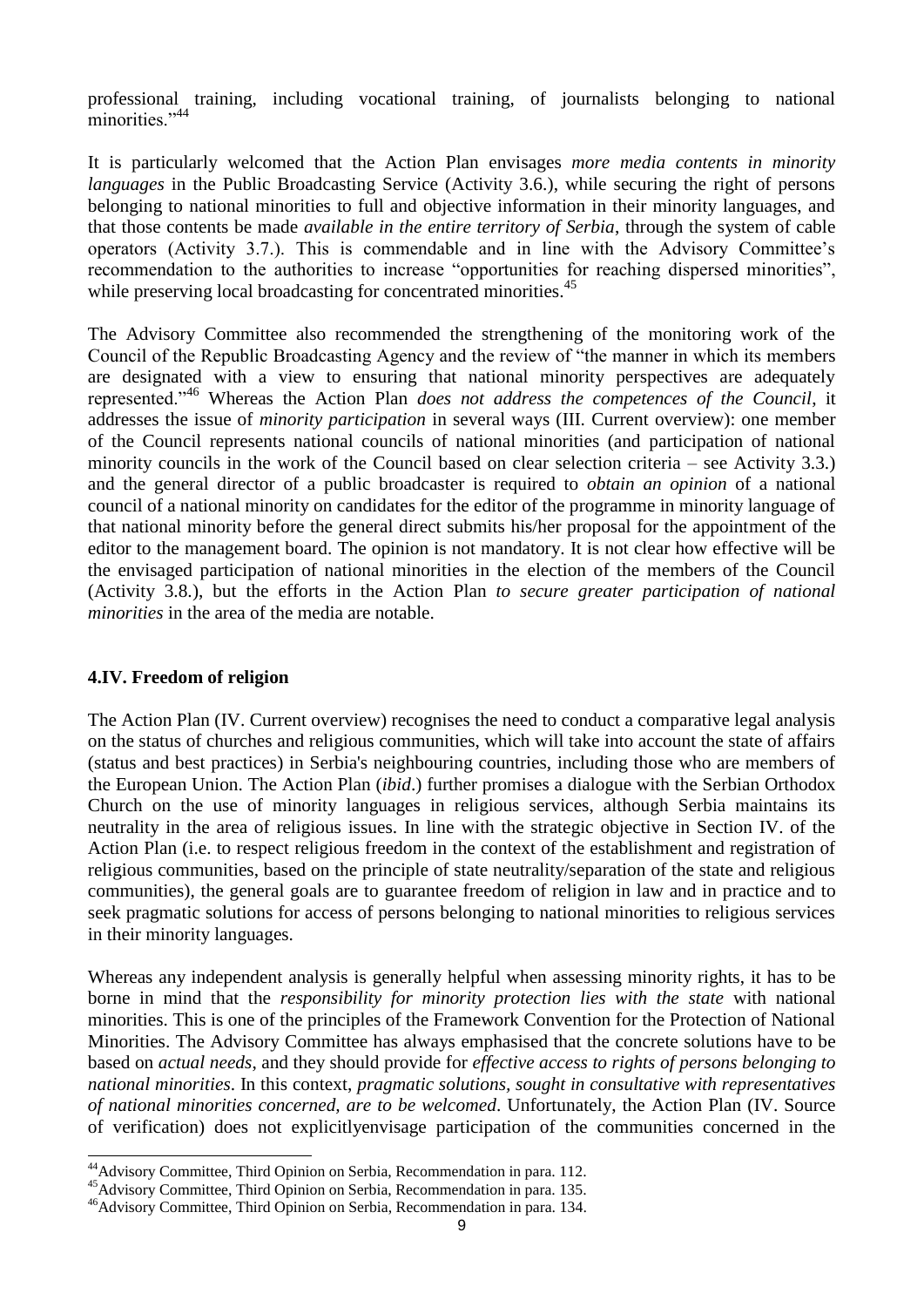verification process. Specific activities (Activities 4.1., 4.2. and 4.3.) are to be carried out by the Office for co-operation with churches and religious communities, and a pragmatic approach is to be found through a dialogue between churches (Activity 4.3.). No explicit participation of (representatives of) national minorities is envisaged.

The Action Plan thus generally follows the approach by the Advisory Committee, which has been concerned, together with domestic actors (the Ombudsman), about the legal position of churches and religious communities.<sup>47</sup> Whereas the Advisory Committee has acknowledged "that there are complex issues of Orthodox canon law at that [...] and that the constitutional principle of separation between the State and religion makes interference by the authorities in such matters exceptionally sensitive", it has also noted "that in practice, the absence of action by the state authorities in this field may ultimately give rise to issues of compatibility with international standards on freedom of religion."<sup>48</sup> The legal analysis, and the implementation of its recommendations in practice (Activities 4.1. and 4.2.), promises to *address the concerns* about the status of churches and religious communities in Serbia.

The Advisory Committee has further urged the authorities to ensure the right to establish religious institutions, and to seek actively pragmatic solutions where these could resolve problems related to access of persons belonging to national minorities to worship in their minority language.<sup>49</sup> The dialogue among the churches (Activity 4.3.) is to be welcomed, but without active participation of the national minorities concerned, the specific needs of persons belonging to those national minorities may not be addressed. *Effective participation of persons belonging to national minorities concerned is therefore notably missing* in Section IV. of the Action Plan.

### **4.V. The use of language and script**

The Action Plan (V. Strategic objective) aims to achieve the strategic objective to protect fully the right to use minority language and script, while flexibly introducing minority languages to official use, and to provide sufficient finances to this effect. The results are expected in all aspects of the use of minority languages and scripts – from personal names, in official use to topographical indications. Whereas the Action Plan *follows recommendations* of the Advisory Committee, *participation of (representatives of) national minorities is not explicitly envisaged* to evaluate the implementation and results of all activities, or in the process of determining the actual needs in this area.

With regard to the use of names and surnames in minority languages and scripts, the Advisory Committee has observed suitable legal solutions but problems in practice, and it has accordingly recommended the authorities to "intensify their efforts to train officers of the Registry of Births, Deaths and Marriages as to the contents and proper application of the rules currently applicable in this field".<sup>50</sup> The Action Plan envisages Activities 5.1., 5.2. and 5.3. to this effect. These activities include the improvement of the work of local self-governments, in the *entire territory* of Serbia, in this field; training of registrars and their deputies; and intensified supervision of the actual implementation of this right of persons belonging to national minorities. Finances to this effect are to be secured in the state budget.

<sup>&</sup>lt;sup>47</sup>Advisory Committee, Third Opinion on Serbia, paras.118–121.

<sup>48</sup>Advisory Committee, Third Opinion on Serbia, para. 121.

<sup>49</sup>Advisory Committee, Third Opinion on Serbia, Recommendations in paras.122 and 123.

<sup>&</sup>lt;sup>50</sup>Advisory Committee, Third Opinion on Serbia, paras.143 and 144 and Recommendation in para. 146.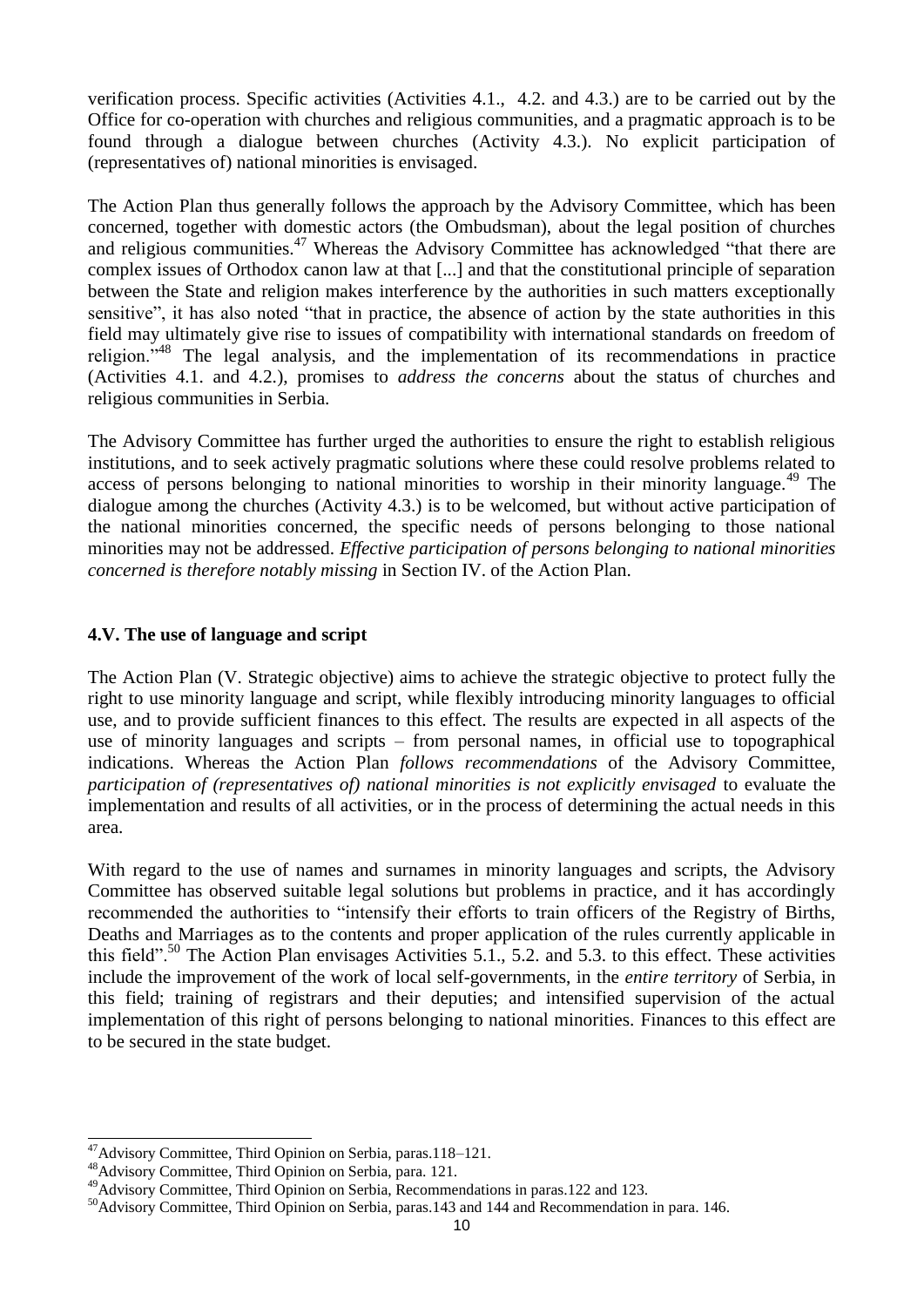The Advisory Committee has welcomed the legislative changes that have addressed the previously existing legal inconsistences relating the use of minority languages and script,  $51$  but it has also observed the uneven implementation of the right to use minority languages in contact with the authorities at the local level, a slower progress in introducing minority languages in official use outside of Vojvodina, a lack of staff proficient in minority languages where these are in official use and a lack of sufficient resources for translation of official documents in minority languages.<sup>52</sup> The Advisory Committee has recommended a flexible application (in terms of traditional settlement of persons belonging to national minorities) of the threshold (15 per cent) for the official use of minority languages, to recruit civil servants at the local level who are proficient in minority languages, provide sufficient resources and raise awareness so that persons belonging to national minorities can exercise their rights effectively. $53$ 

The Action Plan *addresses these concerns and recommendations* of the Advisory Committee. In particular, Activity 5.5. upholds *the flexible approach to the introduction of minority languages in official use* in areas where minorities live traditionally. Participation of (representatives of) national minorities in determining such areas of their traditional settlement and their needs in the field of use of language and script would further guarantee effective exercise of minority rights in this field. Activity 5.4. aims at securing and dispersing *sufficient funds* for the official use of minority languages in practice. Whereas budgetary lines are to be secured at the state, provincial and local levels, and these funds are to be supplemented by public tenders, it is not clear what percentage is sought to be guaranteed on a permanent basis, in budgets.

It is particularly positive that the Action Plan (Activities 5.9. and 5.10.) envisages *translation* for minority languages in official use in units of local self-government and *access to electronic information, services and documents* available at E-Administration in minority languages in official use in units of local self-government. Commendable, both activities (i.e. Activities 5.9. and 5.10.) *will be financed from the state budget* and their implementation will thus not depend on (non)availability of funds in local budgets (the same applies to Activity 5.8. on the use of minority languages in the judiciary). The Action Plan also seeks to *raise awareness* (Activity 5.7.) among persons belonging to national minorities to effectively use their linguistic rights in contacts with units of local self-government, whereby a comprehensive set of measures, involving public officials, publication of information on the right to use minority languages and a public campaign, will be financed from the state budget.

With regard to toponyms, the Advisory Committee has emphasised "the importance of promoting bilingualism in signposts as a means of conveying the message that a given territory is shared in harmony by various population groups."<sup>54</sup> Whereas the Advisory Committee has noted positive developments in this field,  $55$  it has recommended that "the authorities take the necessary measures" to ensure that all local authorities where a minority language or languages are in official use comply with their obligation to display topographical indications in the relevant minority language or languages."<sup>56</sup> The Action Plan (Activity 5.6.) addresses this recommendation and envisages *a legislative change* (the Law on the Official Use of Languages and Scripts) so that topographical and other indications be displayed also in a minority language in areas where persons belonging to the minority account for 15 per cent (according to the last census). As with regard the official use of minority languages in units of local self-government, *a flexible approach is to be recommended in the implementation of this right,* taking into account traditional settlement of persons belonging to

<sup>&</sup>lt;sup>51</sup>Advisory Committee, Third Opinion on Serbia, para. 137.

<sup>&</sup>lt;sup>52</sup>Advisory Committee, Third Opinion on Serbia, paras.138 and 139.

<sup>&</sup>lt;sup>53</sup>Advisory Committee, Third Opinion on Serbia, Recommendations in paras.140 and 141.

<sup>54</sup>Advisory Committee, Third Opinion on Serbia, para. 149.

<sup>55</sup>Advisory Committee, Third Opinion on Serbia, para. 148.

<sup>&</sup>lt;sup>56</sup>Advisory Committee, Third Opinion on Serbia, Recommendation in para. 150.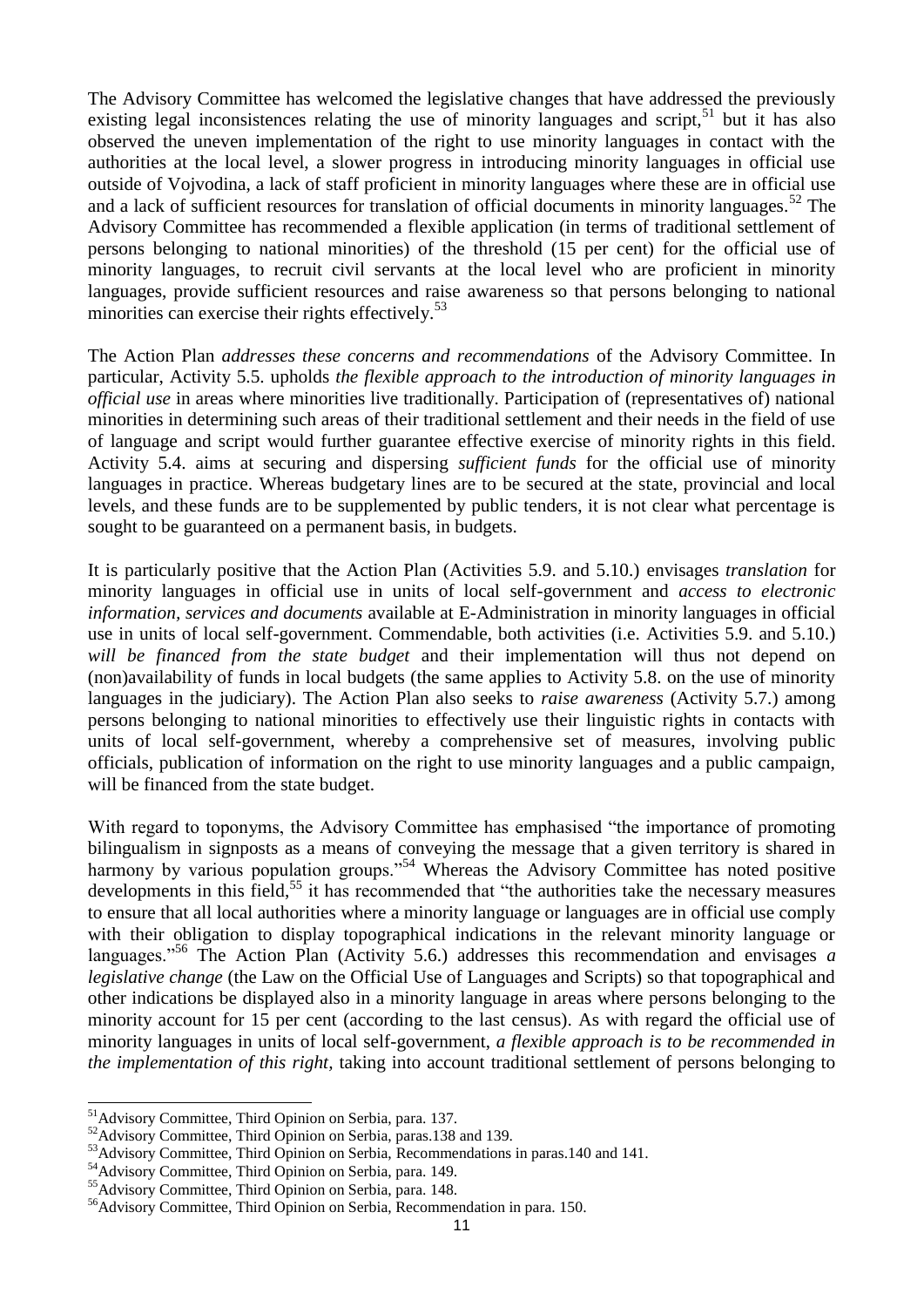national minorities and a sufficient demand (in line with Article 11, para. 3, of the Framework Convention).

#### **4.VI. Education**

The Action Plan (VI. Strategic objective) aims to improve the position and to encourage the realisation of the rights of persons belonging to national minorities in the field of education. The Action Plan identifies two models that exist of present, and a number of obstacles (as spelled out by the Advisory Committee, see below), including the insufficient proficiency in the Serbian language of a part of the teaching staff in Serbia and of some pupils belonging to different national minorities. The Action Plan identifies two core problems in this field: insufficient implementation of the existing legislation as well insufficient regulations of some aspects of education in Serbia. *The Action Plan thus envisages much greater changes* than suggested by the Advisory Committee.

In the area of education, the Advisory Committee has paid special attention to teacher training and textbooks (in context of Article 12 of the Framework Convention for the Protection of National Minorities) $57$  and to teaching in and of minority languages (in the context of Article 14 of the Framework Convention for the Protection of National Minorities). Despite a number of measures in place to secure teachers training and textbooks for teaching in and of minority languages, the Advisory Committee has observed a number of obstacles, such as insufficient funds, low circulation of those textbooks, lengthy process leading to the actual distribution of textbooks and lack of harmonisation with the school syllabus in Serbia.<sup>58</sup> It has further observed some problems in availability of teachers for learning in or of minority languages, caused also by the lack of professional teacher training programmes, including at universities.<sup>59</sup> Accordingly, the Advisory Committee has recommended that the authorities "step up their efforts to ensure that the availability of textbooks in minority languages adequately reflects the needs expressed by national minorities", by effectively addressing the existing obstacles,<sup>60</sup> and to ensure "adequate opportunities for teacher training of teaching in and of minority languages […] and that the demands of national minorities in this regard are rapidly followed up."<sup>61</sup>

With regard to teaching in and of minority languages the Advisory Committee has established that the "number of schools providing such instruction and the number of pupils receiving it varies widely depending on the situation of the various national minorities concerned."<sup>62</sup> Whereas it has welcomed "the broad offer of teaching in and of minority languages available in Serbia", the Advisory Committee has also identified a number of obstacles, such as the need to carry out formal surveys to establish the demand, lack of political at the local level, resistance of some school principals, inconvenient times and places of such classes and the lack of adequate textbooks.<sup>63</sup> It has encouraged the Serbian authorities "to continue providing education in minority languages and to ensure that restrictions are reduced" and to "remove all unnecessary obstacles to the exercise of the right to education in minority languages".<sup>64</sup>

 $57$  In the context of Article 12, the Advisory Committee has also commented on the situation of the Roma in the education sphere (Advisory Committee, Third Opinion on Serbia, paras. 158–162) and to the issue of recognition of diplomas and equal opportunities in access to higher education (Advisory Committee, Third Opinion on Serbia, paras. 163–168), neither of which is dealt with in the Action Plan. The recognition of diplomas in general is subject of Activity 6.10.

<sup>58</sup>Advisory Committee, Third Opinion on Serbia, para. 154.

<sup>59</sup>Advisory Committee, Third Opinion on Serbia, para. 155.

<sup>&</sup>lt;sup>60</sup>Advisory Committee, Third Opinion on Serbia, Recommendation in para. 156.

<sup>&</sup>lt;sup>61</sup>Advisory Committee, Third Opinion on Serbia, Recommendation in para. 157.

<sup>&</sup>lt;sup>62</sup>Advisory Committee, Third Opinion on Serbia, para. 171.

<sup>63</sup>Advisory Committee, Third Opinion on Serbia, para. 172.

<sup>&</sup>lt;sup>64</sup>Advisory Committee, Third Opinion on Serbia, Recommendations in paras.174 and 175, respectively.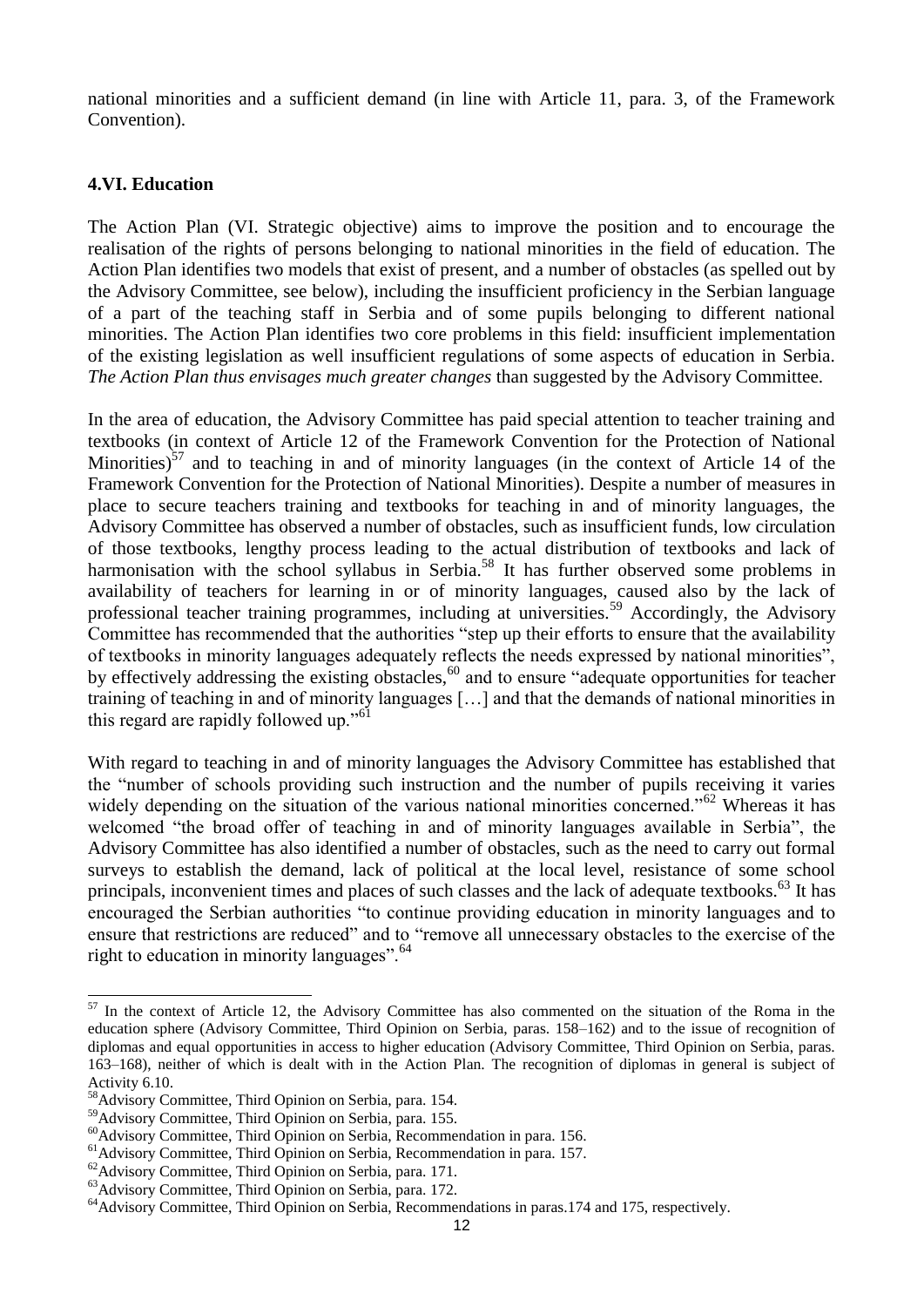The Action Plan addresses above-mentioned issues (textbooks, teacher training, education in and of minority languages), but *as part of the broad reform of education* as applicable to the learning in and of minority languages. The specific activities are thus *numerous and gradual*, ranging from a comprehensive analysis of different models of education, state of affairs in Serbia with recommendations to introduce new models of education (Activity 6.1.), the formation of a group on minority language education (Activity 6.2.), the development and application of a model of minority language education through the legislative changes (Activity 6.3.), the monitoring of quality of minority language education (Activity 6.4.), the improvement of teacher training enabling teachers to gain the competence in minority language and in Serbian (Activity 6.5.), further development of minority language teacher training (Activity 6.6.), teacher training for Serbian as a second language (Activity 6.7.), the development of language standard for Serbian as a second language and its implementation (Activity 6.8.), the implementation of the programme for teaching Serbian as the second language (Activity 6.9.), recognition of foreign higher education degrees (Activity 6.10.), the availability of textbooks and didactic materials (Activity 6.11.), changes of the Law on Higher Education so as to provide for professional help for teaching of terminology in the languages of national minorities (Activity 6.12.), the optimisation of the network of schools and classes with minority language teaching (6.13.), strengthening the capacity of professional and inspection services (Activity 6.14.), enhancing the educational role of schools in developing tolerance and preventing segregation (6.15.), bilateral co-operation including the signing of bilateral agreements with 'kin-states' and co-operation with regards to teachers and textbooks (Activities 6.16., 6.17., 6.18. and 6.19.), the advancement of the status of elective course 'mother tongue/language with elements of national culture' in primary and secondary schools (Activity 6.20.), the campaign to inform children and parents on popularisation of various models of minority language education (Activity 6.21.), and the introduction of an elective course 'language of the social milieu (language of a national minority)'.

This comprehensive list of activities can be interpreted both *as providing an opportunity* to improve the present state of affairs with regard to access of persons belonging to national minorities to learn their minority language and be fluent in the Serbian language, and as *potentially posing further and new obstacles* to their access to minority rights in the field of education.

*The gradual approach*, based on a comprehensive analysis as the first step, is to be welcomed. So is *participation of national minorities* (through national councils of national minorities) as partners in this activity (Activity 6.1.). However, among the numerous activities such national minority participation is explicitly spelled out only in Activity 6.11. on textbooks and didactic materials and in the very important Activity 6.15. on strengthening the educational role of schools in developing tolerance and preventing segregation. Continuous and effective *participation of national minorities is particularly important*, and the Action Plan should explicitly mention it, at least with regard to the optimisation of the network of schools (Activity 6.13.) so as to prevent the occurrence of new obstacles in access to rights of persons belonging to national minorities and to effectively participate in the development of new criteria for opening of minority language classes.

Whereas *bilateral co-operation* can contribute to the fulfilment of the strategic objective in the field of education (as well as contribute to promotion of tolerance, stability and peace in the region, see below 4.XI. on international co-operation), *this should not negatively affect access to rights of persons belonging to national minorities without a 'kin-state'*.

In general and in line with the Framework Convention for the Protection of National Minorities (Article 14), this comprehensive reform should be carried out with a view to ensuring, where there is sufficient demand, *adequate opportunities for persons belonging to national minorities in education in and of minority languages*, *in close co-operation and effective participation of*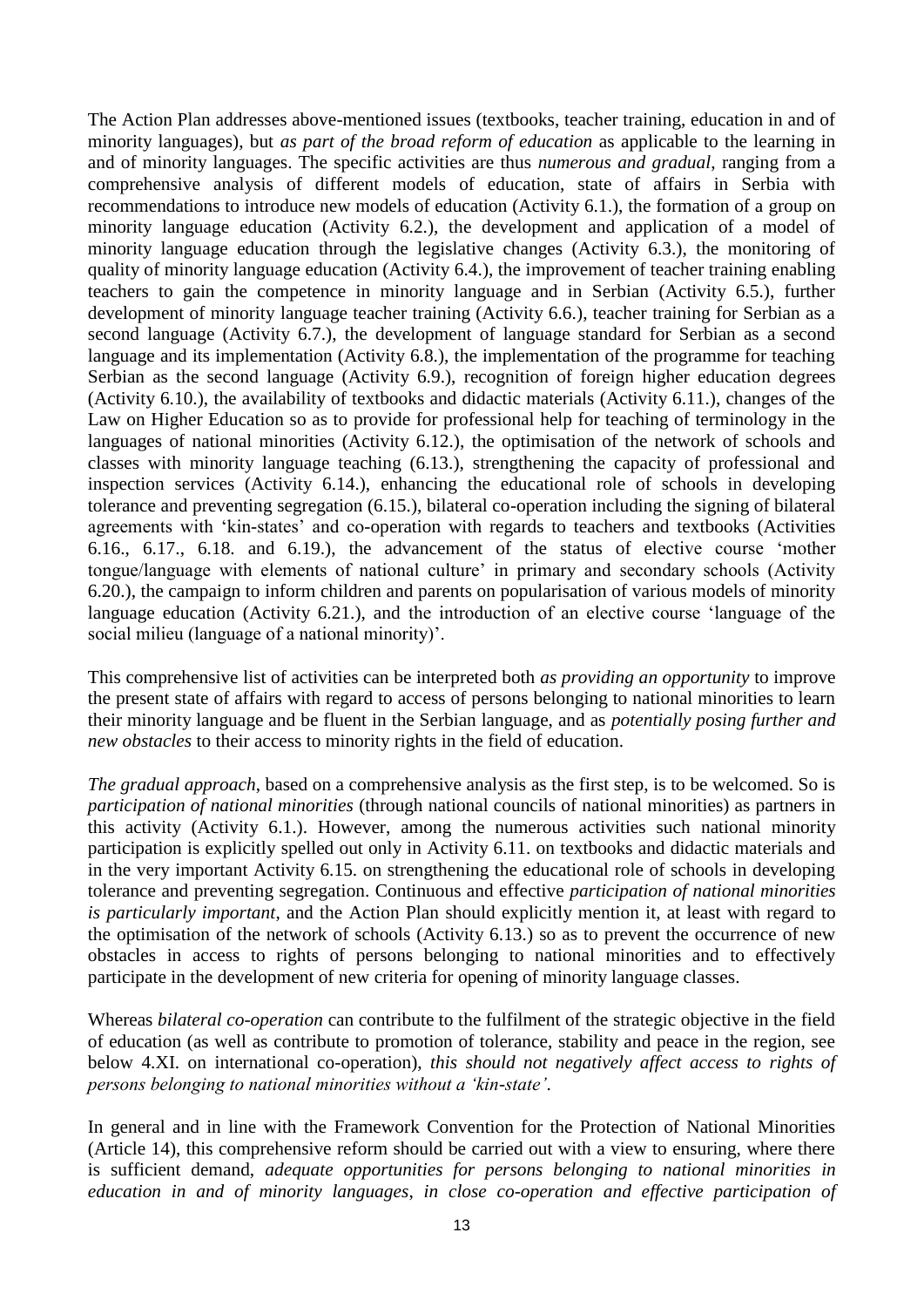*(representatives of) national minorities*. More attention should be devoted to what Activity 6.15. defines as *educational role* of schools in the sense of schools actively seeking ways to prevent, rather than enable, segregation and developing programmes on *multiculturalism and integration of the Serbian society as a whole*.

### **4.VII. Democratic participation**

In its Section on democratic participation, the Action Plan (VII. Strategic objective) sets a strategic objective to develop effective mechanisms of democratic participation of national minorities. This includes effective participation of national minorities in the electoral process and their adequate representation in elected bodies at national, provincial and local levels. The mechanism to achieve this is the legislative change, which includes a plan to change the Constitution. The Action Plan specifies activities to this effect that start with a comprehensive legal analysis (Activity 7.1.), identification of best practices of democratic participation of national minorities, including numerically smaller ones (Activity 7.2.) and measures to change the normative framework for democratic participation of national minorities in Serbia (Activities 7.3. and 7.4.).

This strategic objective and the corresponding activities seek to *address the existing different opportunities* for different national minorities for democratic participation, with notable differences as persistently identified by the Advisory Committee,<sup>65</sup>between numerically bigger and numerically *smaller communities*. To achieve the strategic objective, *effective participation* of national minorities has to start with the very activities planned in the Action Plan and Activities 7.1. (the legal analysis) and 7.2. (identification of potential models) *envisage co-ordination with national councils of national minorities*.

This Section of the Action Plan thus *directly fulfils the recommendation* of the Advisory Committee, in which it has encouraged the Serbian authorities to continue promoting effective participation of national minorities in electoral process, but also to "promote a more effective participation of numerically smaller national minorities in elected bodies at national level".<sup>66</sup> whereas it is unclear if, or to what extent, the Action Plan also aims to address the Advisory Committee's recommendation to "consider reviewing the provisions in place regarding the election of members of parliament in order to avoid abuse of the more flexible provisions regarding national minority parties".<sup>67</sup>

#### **4.VIII. Adequate representation of persons belonging to national minorities in the public sector and public enterprises**

The Action Plan (VIII. Strategic objective) aims to take measures to collect comprehensive information on representation of national minorities in public administration at all levels, in full respect of personal data protection, and implement decisive measures to address underrepresentation of national minorities in public administration and public enterprises. The goal is to achieve adequate/proportional representation of national minorities in public administration at all levels. This goal *directly addresses the identified concerns* of the Advisory Committee.

Namely, the Advisory Committee has found it difficult to assess the issue of adequate representation of national minorities in public administration due to a lack of data.<sup>68</sup> Still, it has

<sup>&</sup>lt;sup>65</sup>Advisory Committee, Third Opinion on Serbia, paras.176, 179 and Recommendation in para. 180.

<sup>&</sup>lt;sup>66</sup>Advisory Committee, Third Opinion on Serbia, Recommendation in para. 180.

<sup>67</sup>Advisory Committee, Third Opinion on Serbia, Recommendation in para. 180.

<sup>68</sup>Advisory Committee, Third Opinion on Serbia, para. 182.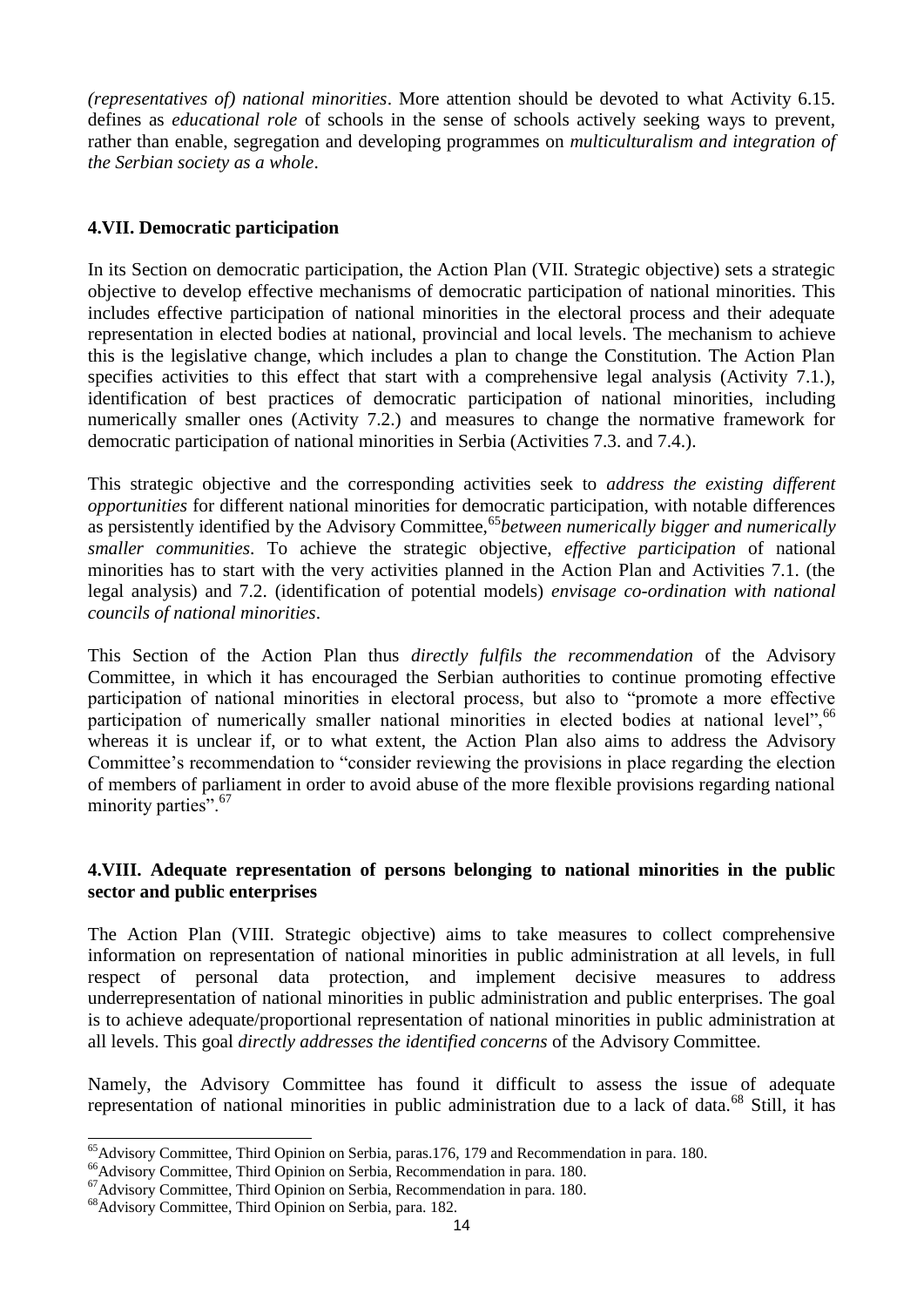been able to establish that relatively few problems appear with the participation of minorities in local administrative bodies in areas "where persons belonging to national minorities live compactly", but they "remain significantly under-represented in state-level public administrations and public enterprises."<sup>69</sup> Further, there are differences also between persons belonging to different minorities, in public administration, the judiciary and the police.<sup>70</sup> Accordingly, the Advisory Committee has reiterated the need to collect data, while fully respecting international standards on personal data collection (see above, part 4.I.), $^{71}$  and "to take vigorous measures to address the under-representation of national minorities in public administration, particularly at state level", in the judiciary, and "to create a multi-ethnic police force" as well as ensure adequate representation of national minorities in the police force (especially Bosniacs).<sup>72</sup>

The achievement of the strategic objective in this section of the Action Plan will begin by legislative change of the Law on National Minorities, with a view to enabling the introduction of *affirmative action in employment in the public sector* (Activity 8.1.). Continuous consultation of minority representatives is important in this process. A comprehensive analysis of the situation is to be carried out with a view to determining the criteria and standards for prescribing adequate representation of national minorities in particular parts of the public sector (Activity 8.2.), which does not explicitly envisage participation of national minorities. Further legislative changes are envisaged on employment in autonomous regions and units of local self-government (Activity 8.4.), and these activities should be carried out in *consultation with minority representatives*. This activity includes the introduction of keeping personal records, which will include information of employee's education in minority languages. Further, minority language proficiency is to be regulated, and defined as a condition for occupying certain post, with a view to guaranteeing access to the right to use minority language in communication with public administration where the minority language is in official use in a unit of local self-government (Activity 8.5.). This is a very important measure and *consultation* with (representatives of) national minorities has to be secured throughout the duration of this activity.

With regard to the judiciary, an analysis of the situation (Activity 8.6.) is to be followed by the development of the criteria and standards for the assessment of qualification, competence and trustworthiness of candidates for prosecutorial functions and for judges (Actions 8.7. and 8.8.). Importantly, these activities seek to secure adequate representation of national minorities and linguistic competence in national minority languages in use in courts. Further activities are planned to evaluate access of national minorities to the judicial system (Activity 8.9.), to provide for the training of judges (Activity 8.12.), to organise a joint workshop on access of national minorities to legal aid (Activity 8.10.) and to organise a roundtable on final recommendations on the improvement of relations with the civil society and on access of national minorities to the judicial system (Activity 8.11.). The two latter activities are the only activities in this section of the Action Plan that specifically envisage *participation* of representatives of national minorities.

Several promotional activities (Activities 8.13., 8.14., 8.15., 8.16. and 8.17.) address minority representation in the police force. Language courses, of both Serbian and minority languages, are to be offered (Activities 8.18. and 8.19.). All these activities appear to be largely focused on promotion, and are to be carried out by the Ministry of the Interior. It is *difficult to expect that such activities can lead to multi-ethnic composition of the police force* as recommended by the Advisory Committee, or indeed to a more adequate representation in the police force of persons belonging to national minorities that are presently under-represented in the police. No participation of national minorities, the civil society or other actors is envisaged.

<sup>69</sup>Advisory Committee, Third Opinion on Serbia, para. 183.

<sup>70</sup>Advisory Committee, Third Opinion on Serbia, paras.183–185.

<sup>71</sup>Advisory Committee, Third Opinion on Serbia, Recommendation in para. 186.

<sup>&</sup>lt;sup>72</sup>Advisory Committee, Third Opinion on Serbia, Recommendation in para. 187.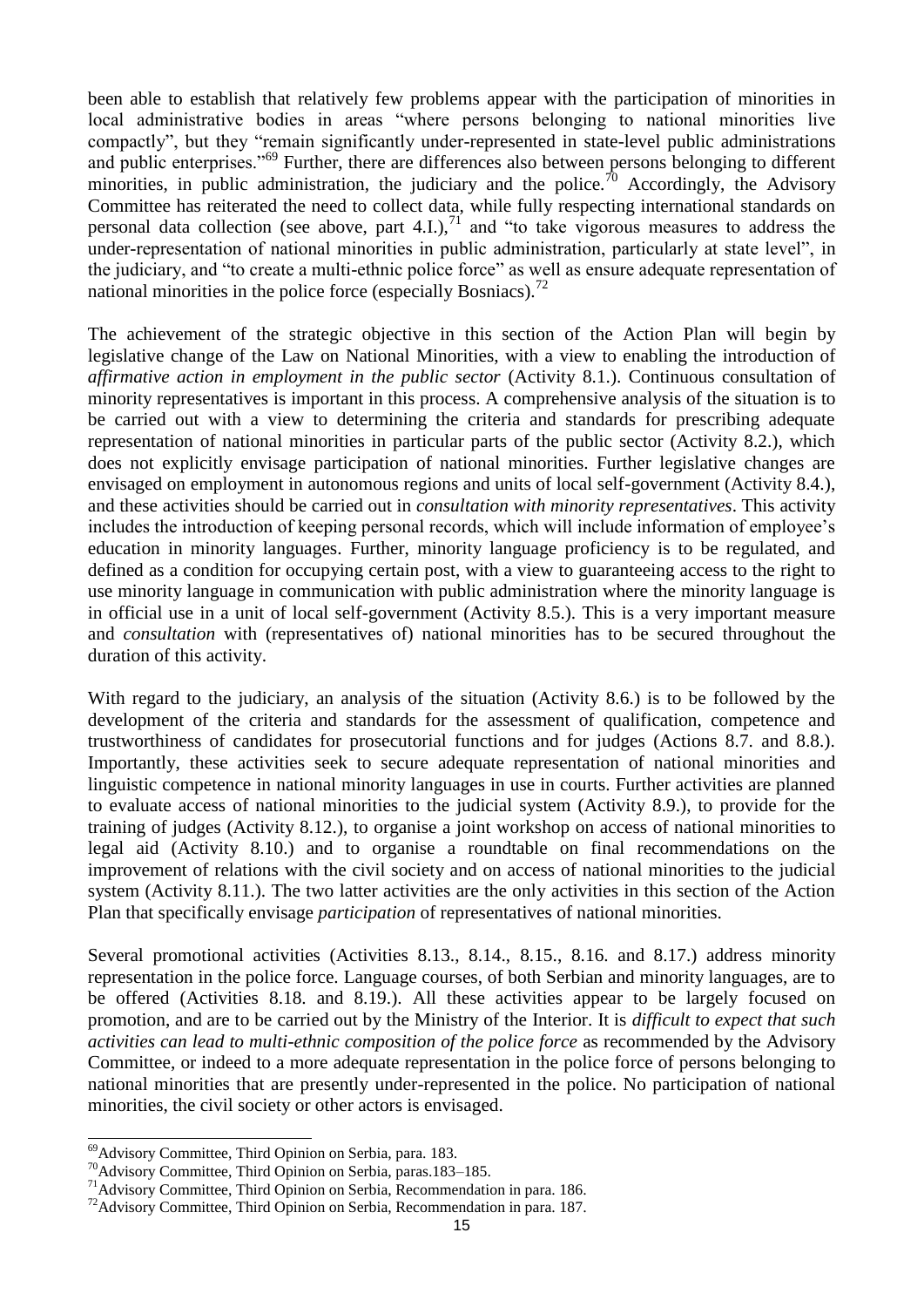Whereas full implementation of the Law on the Central Registry of Employees in the Public Sector and Public Enterprises that will ensure credible data on national minority representation is envisaged for end of 2017 (Activity 8.20.), the Government is committed to follow with a preparation of *a four-year plan of employment* of persons belonging to national minorities in public sector and public enterprises, including as a result of *affirmative measures* taken to reach their adequate representation. This is an important step towards securing adequate representation of persons belonging to minorities, that takes into account the need to collect the data, prepare the registry and finally a four-year plan to meet the target.

#### **4.IX. National councils of national minorities**

The Action Plan (IX. Strategic objective) seeks to improve the status and operation of national councils of national minorities. This objective is both very important and very demanding, given the challenges stemming from the Law on National Councils of National Minorities as well as the status of national councils of national minorities as a form of minority self-government (Action Plan, IX. Current overview).

The Action Plan (*ibid*.) recognises that individual provisions of the Law on National Councils of National Minorities are not in conformity with the Constitution (as established by the Constitutional Court in 2014) and that there are a number of difficulties with its implementation in practice. These have been known for a while. Thus, the Advisory Committee has welcomed the enactment in 2009 of the Law on National Council of National Minorities, which has been recognised as setting up "a generous system in favour of national minority councils, covering a range of fields and granting the councils very wide-ranging competences",<sup>73</sup> but it has also observed "serious problems regarding its implementation in practice".<sup>74</sup> Indeed, several initiatives for its constitutional review (as well as the decision of the Constitutional Court in 2014) have signalled a certain level of dissatisfaction with the Law and uncertainty about the effects of some decisions of councils.<sup>75</sup> The Advisory Committee has itself strongly encouraged the authorities to revise the Law, "in close consultation with representatives of all national minorities and of civil society."<sup>76</sup>

The Action Plan (IX. Current overview) *directly follows this recommendation* of the Advisory Committee and envisages either a drafting of a new law or a thorough revision of the existing Law, which will be harmonised with other regulations in Serbia's legal system. Additionally, the Action Plan (*ibid*.) sets to prepare a by-law on the operation of the Fund for national minorities (established in accordance with the Law on National Minorities) for the promotion of social, economic, cultural and general development of national minorities. With the operationalisation of the Fund for national minorities national council of national minorities could finally *benefit from the existence of the Fund*.

Given the commitment of the Government to *thoroughly revise* the Law on National Councils of National Minorities or adopt a new law, the already identified problematic aspects of the present Law need to be recalled and duly addressed.

The Advisory Committee has noted "that many of the difficulties that have arisen in the implementation of the Law flow directly from contradictions between this Law and other legislation", with one of the most significant problems being the declaration by a national minority

<sup>&</sup>lt;sup>73</sup>Advisory Committee, Third Opinion on Serbia, para. 190.

<sup>74</sup>Advisory Committee, Third Opinion on Serbia, para. 190.

<sup>75</sup>Advisory Committee, Third Opinion on Serbia, para. 190.

<sup>76</sup>Advisory Committee, Third Opinion on Serbia, Recommendation in para. 200.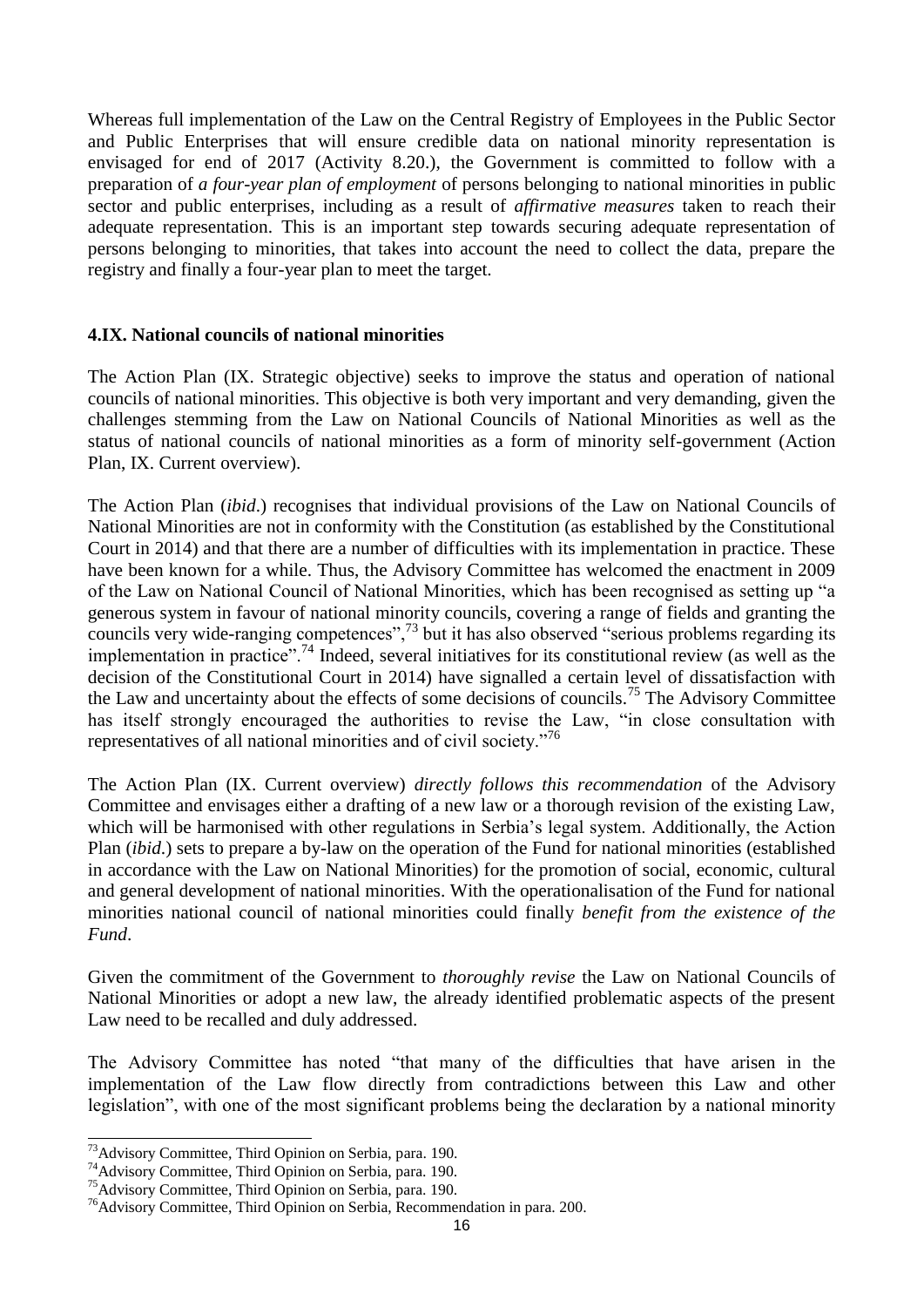council of an institution of particular interest to the national minority council concerned.<sup>77</sup> The latter, which affects the disbursement of funds, "leaves broad scope for abuse of this right", and the Law does not address how possible conflicts can be resolved.<sup>78</sup>

As with regard to other aspects of minority rights in Serbia, the Advisory Committee has also observed regional inequalities between national minority councils, whereby national minority councils of (numerically smaller) national minorities outside of Vojvodina are left behind as they do not receive funds from a provincial budget.<sup>79</sup>

Importantly, national minority councils – set up only at the national level (and not local level), one for each national minority – have affected recognition and respect of diversity within individual national minorities, whereas the entire national minority council system "may lead to fragmentation in the representation of minorities, in so far as each council represents only the interests of a single national minority and little has been done to encourage co-operation between various councils."<sup>80</sup> To counterbalance these potential problems, the Advisory Committee has promoted the establishment of councils for inter-ethnic relations in all units of local self-government with an ethnically mixed population.<sup>81</sup> This would complement national minority councils, and also address the observed phenomenon of politicisation of some national minority councils.<sup>82</sup> Any revision of the Law would need to be based on a broad involvement of national minorities and the civil society.<sup>83</sup>

With a view to improving the status and operation of national councils of national minorities the Action Plan (IX. Impact indicator) requires the creation of *a proper legal framework,operationalisation of the budget fund* for national minorities. Additionally, the Action Plan (*ibid*.)also expects *an increased number of councils for inter-ethnic relations in ethnically mixed municipalities*. The latter indicator directly corresponds to the recommendation of the Advisory Committee, which has promoted such council in *all* ethnically mixed units of local sellgovernment, which is the purpose of Activity 9.10.

The demanding strategic objective of the Action Plan in the field of national councils of national minorities is to be achieved through ten activities (Action Plan, Activities 9.1.–9.10.), beginning with an analysis of the legal framework for minority protection in Serbia, with a special focus on financial aspects of the framework at the national, provincial and local levels (Activity 9.1.). In line with the recommendation of the Advisory Committee on the involvement of national minorities and the civil society in the process of addressing the problems surrounding the Law on National Councils of National Minorities, Activity 9.2. envisages a round table, *with a broad participation* of all national councils of national minorities, the interested expert community and NGOs, addressing the contentious aspects of the implementation of the Law and formulating recommendations. Similarly, a multi-sectoral working group that is to draft a new Law on National Councils of National Minorities is to enable *active participation of national councils of national minorities* (Activity 9.3.).

In terms of addressing several concerns of the Advisory Committee, Activity 9.4. is particularly important. Not only does it envisage a revision of the existing Law or the drafting of a new one based on the analysis and recommendations of the working group (i.e. based on the outcomes of Activities 9.1. and 9.3.), but it seeks to draft such legislation on national councils of national

<sup>1</sup> <sup>77</sup>Advisory Committee, Third Opinion on Serbia, para. 194.

<sup>78</sup>Advisory Committee, Third Opinion on Serbia, para. 194.

<sup>79</sup>Advisory Committee, Third Opinion on Serbia, para. 195.

<sup>80</sup>Advisory Committee, Third Opinion on Serbia, para. 196.

<sup>&</sup>lt;sup>81</sup>Advisory Committee, Third Opinion on Serbia, para.197 and Recommendation in para. 202.

<sup>82</sup>Advisory Committee, Third Opinion on Serbia, para. 198.

<sup>&</sup>lt;sup>83</sup>Advisory Committee, Third Opinion on Serbia, Recommendation in para. 200, see also para. 199.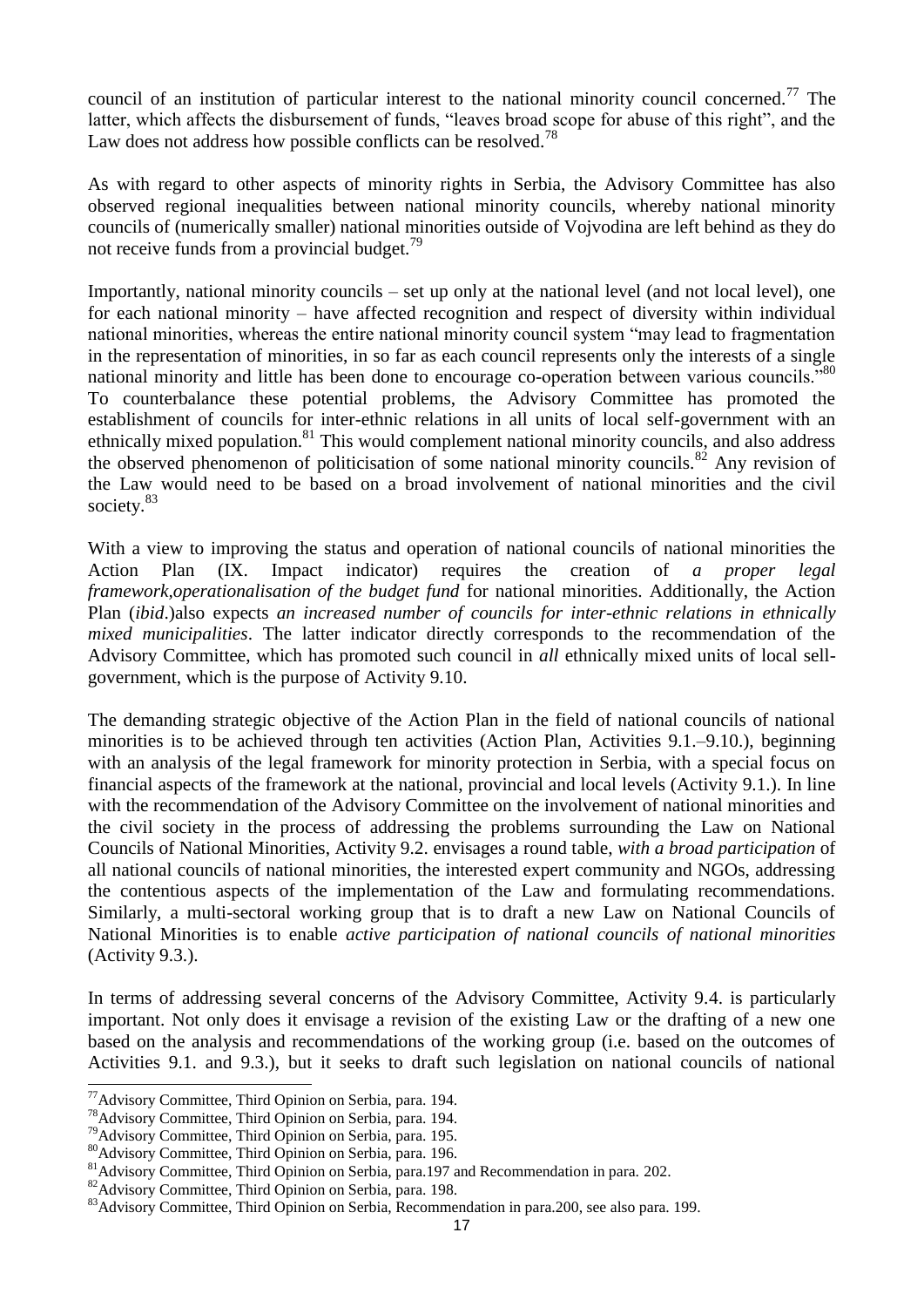minorities that will *ensure these councils to fully contribute to the integrated society*. Such an integrated society is to be developed, among others, by national councils acting as institutions responsible for *improving societal integration*, by *decreasing the politicisation of national councils* (with rules on division of powers and the principle of incompatibility of high political functions with the function in a national council of national minorities), and by *increasing co-operation* between state bodies and national councils and among the national councils of national minorities.

Further, regulations on fund allocation from the state budget for the functioning of national councils and for fund allocation are to be adopted (Activities 9.5. and 9.6.); necessary financial resources for the Budget Fund for national minorities is to be secured for various programme activities and projects of national minority councils and NGOs dealing with national minority issues (Activity 9.7.). Importantly, training is to be provided for national councils of national minorities on, among others, protection from discrimination, anti-discrimination legislation and on recognition of types of and grounds for discrimination, and their management and financial reporting capacities are to be strengthened (Activity 9.8.).

As recommended by the Advisory Committee, the Action Plan (Activities 9.9. and 9.10.) further aims to strengthen inter-ethnic relations, by renewing the work of the Council for National Minorities and by paving the way for the creation of councils for inter-ethnic relations in all ethnically mixed municipalities. Funds for the functioning of those councils are to be secured in budgets of units of local self-government, and the process of their formation is to be supervised and such supervision paid by the state budget (Activity 9.10.).

The reform of the legislation on national councils of national minorities *should address the specific concerns* of the Advisory Committee (see above) so that the identified problems (e.g. the selfidentification of persons belonging to minorities and diversity within national minorities, but also regional disparities) do not persevere.

### **4.X. Economic status of persons belonging to national minorities**

The Action Plan (X. Current overview) pays special attention to securing access to minority rights for those persons belonging to national minorities who live in less developed areas of Serbia where their socio-economic situation is very difficult. Serbia thus aims to improve the economic situation of persons belonging to minority communities (Action Plan, X. Strategic objective). Special attention is devoted to *improving the economic status of the Roma*, by increasing their access to the labour market (in line with the new strategy on the Roma, see Part 5. below), and *the economic situation* in Eastern Serbia, municipalities of Preševo, Bujanovac and Medveđa (Action Plan, X. Overall result). Two continuous activities are envisaged to this effect: strengthening the economic position of the Roma through the full implementation of the action plan for implementing a new Roma strategy (Activity 10.1.) and economic recovery and development of underdeveloped regions traditionally inhabited by persons belonging to national minorities through a recovery of firms, support to small and medium enterprises and attracting investment (Activity 10.2.). Here, investment of 'kin-states' of minorities living in such areas is somewhat expected (Action Plan, X. Current overview) although the envisaged activities in this Section of the Action Plan are to be financed from the state budget, and possibly IPA funds.

The Advisory Committee has stressed continuously that increased attention needs to be paid to the situation of persons belonging to national minorities who live in economically less developed areas of Serbia.<sup>84</sup> The Advisory Committee has also emphasised that in addition to adopting positive measures aimed at addressing the situation of persons belonging to national minorities in less 1

<sup>84</sup>Advisory Committee, Third Opinion on Serbia, para.203, see also Recommendation in para. 207.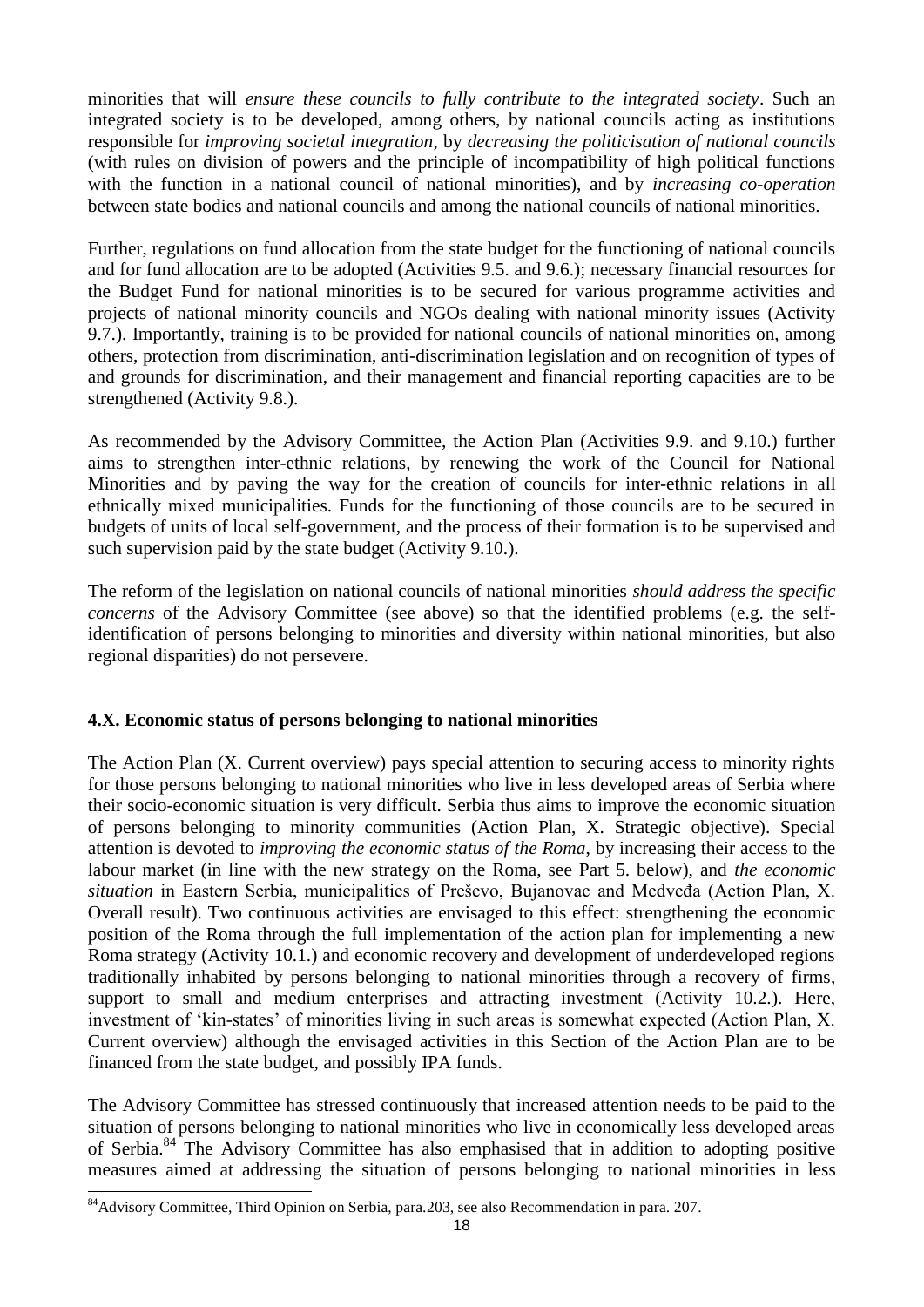developed regions, such measures should be designed, implemented and evaluated with a due involvement of and consultation with representative of those minorities.<sup>85</sup> Unfortunately, the present Action Plan *does not specify how representatives of national minorities in those regions will be involved in the planned activities*.

### **4.XI. International co-operation**

With a view to improving minority protection in the region, the Action Plan (XI. Current overview) seeks effectively to implement the exiting bilateral agreements through a more active work of bilateral committees, but also to intensify informal cross-border co-operation, expand the network of countries with bilateral agreements, and to promote tolerance, prosperity, stability and peace in the region. Although the Action Plan (*ibid*.) somewhat unfortunately assumes that the conclusion of bilateral agreements involves protection of rights of a certain national minority in Serbia and of Serbs in the other state party to the bilateral agreement, which limits a possible number of such agreements, its concrete activities broaden this by planning *to conclude bilateral and multilateral agreements on issues of importance to the region or inter-state relations, such as minority protection* (Activity 11.1.).

The Action Plan (XI. Strategic objective) thus aims to promote international co-operation between Serbia and 'kin-states' of Serbia's national minorities, in terms of the position of national minorities. Such active international co-operation is to be achieved through meetings of bilateral committees, implementation of their recommendations, activities to strengthen regional cooperation and various workshops and conference on exchange of views on and experience with best practices in the area of minority protection (Action Plan, XI. Result indicator). Regional seminars and workshops/conferences on exchange of best practices as well as on issues such as dealing with history (Activities 11.2. and 11.3.) are particularly important, and participation of the civil society is explicitly planned (Activity 11.3.). Participation of persons belonging to national minorities (in Activity 11.2., for example) would be beneficial.

Activities 11.4. and 11.5. seek to improve the *functioning and efficiency of bilateral committees*, whereas Activity 11.6. aims to *raise awareness* on possibilities and significance of cross-border cooperation of units of local self-government.

This list of activities is *fully in line with a general recommendation* of the Advisory Committee in which it has encouraged "the authorities to pursue their efforts with respect to regional co-operation and dialogue."<sup>86</sup> For bilateral agreements and informal cross-border co-operation "can contribute to the promotion of the rights of persons belonging to national minorities and of tolerance, prosperity, stability and peace in the region."<sup>87</sup>

# **5. Missing issues and issues insufficiently addressed in the Action Plan**

The most notable omission in the Action Plan (when the latter is compared with the Advisory Committee's Third Opinion on Serbia) is the set of issues applicable to the Roma, expect in Section X. of the Action Plan on the Economic status of persons belonging to minority communities). The Government has initiated the process of adopting a new Roma Inclusion Strategy in the Republic of Serbia for a ten year period (2015–2025), which is to be adopted by the end of 2015 and which is to replace the previous document titled the "Strategy for Improving the Status of Roma 2009–2015".

<sup>1</sup> <sup>85</sup>Advisory Committee, Third Opinion on Serbia, para.205, see also Recommendation in para. 208.

<sup>86</sup>Advisory Committee, Third Opinion on Serbia, Recommendation in para. 212.

<sup>87</sup>Advisory Committee, Third Opinion on Serbia, para. 211.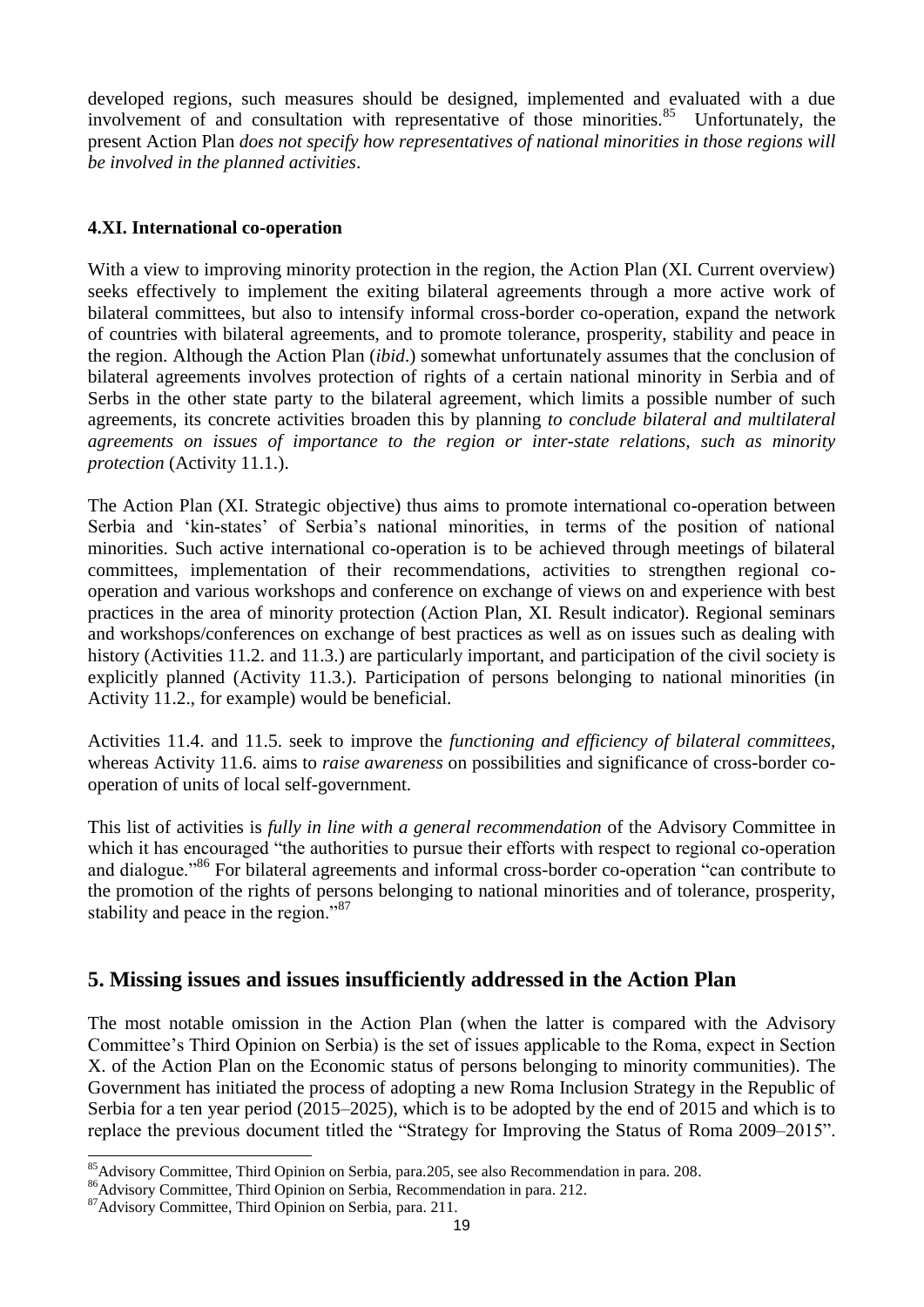Whereas the new Roma Inclusion Strategy has not been evaluated in the present Opinion, it would be important for Roma issues to be mainstreamed into minority protection and minority politics, with a view to recognising their double minority status (as a social and a national minority) and enabling them access to the rights of persons belonging to national minorities, in addition to equality and non-discrimination in all areas of life.

The present Action Plan addresses the issue of internally displaced in Activity 1.9. of Section I., by informing the REA on their rights related to their personal status and to strengthen free legal help to them (see more above, Part 4.I. of this Opinion). The Advisory Committee has noted some 210,000 internally displaced persons of whom one in five is reportedly belonging to a minority, mostly the Roma.<sup>88</sup> This is a particularly vulnerable population and it is important "to find durable solutions" for these persons, including local integration, and to address their lack of personal documentation as a matter of priority."<sup>89</sup> It is expected that the new Roma Inclusion Strategy will specify further measures for addressing this problem.

The present Action Plan is also silent on the issue of recognition of diplomas issued by educational institutions in Kosovo $*^{90}$  and in the region. Whereas some progress in this field has been made, the Advisory Committee's recommendation to ensure that such diplomas "are duly and rapidly recognised" is to be recalled. $91$ 

# **6. Conclusion**

-

The Action Plan provides a very comprehensive set of activities aimed at fully implementing the Framework Convention for the Protection of National Minorities and thus addressing the existing concerns and possible improvements as laid down by the Advisory Committee. Financial sources are clearly earmarked, and actors responsible for and participating in carrying out the numerous activities are identified. Overall, the Action Plan addresses many issues as identified by the Advisory Committee, but some are not addressed or are addressed partially, as seen in the present Opinion.

With regard to the ambitious and positive set of planned activities as specified in the Action Plan, three issues require further attention.

Firstly, the Action Plan can be improved by explicitly mentioning consultation with and effective participation of (representatives of) national minorities, particularly where such representation is not secured through their general participation in various working groups, or where such participation is particularly beneficial. As mentioned throughout the Opinion, their participation would be most warranted in initial stages (to identify their needs) and also at the evaluation stage, which could be used by the relevant authorities to re-define the measures so as to address possible problems in the implementation of individual activities that could not be envisaged during the drafting of the Action Plan. Many activities can only be carried out by the relevant authorities, but this should not prevent their active consultation with (representatives of) national minorities.

Secondly, vague provisions in terms of finances: whereas sources of finances allocated to carry out individual activities are clearly and thoroughly identified (state budget, provincial and local

<sup>88</sup>Advisory Committee, Third Opinion on Serbia, para. 114.

<sup>89</sup>Advisory Committee, Third Opinion on Serbia, Recommendation in para. 116.

<sup>&</sup>lt;sup>90</sup>Any reference to Kosovo, whether to the territory, institutions or populations, in this text shall be understood in full compliance with United National Security Council Resolution 1244 and without prejudice to the status of Kosovo.

<sup>&</sup>lt;sup>91</sup>Advisory Committee, Third Opinion on Serbia, Recommendation in para. 167.